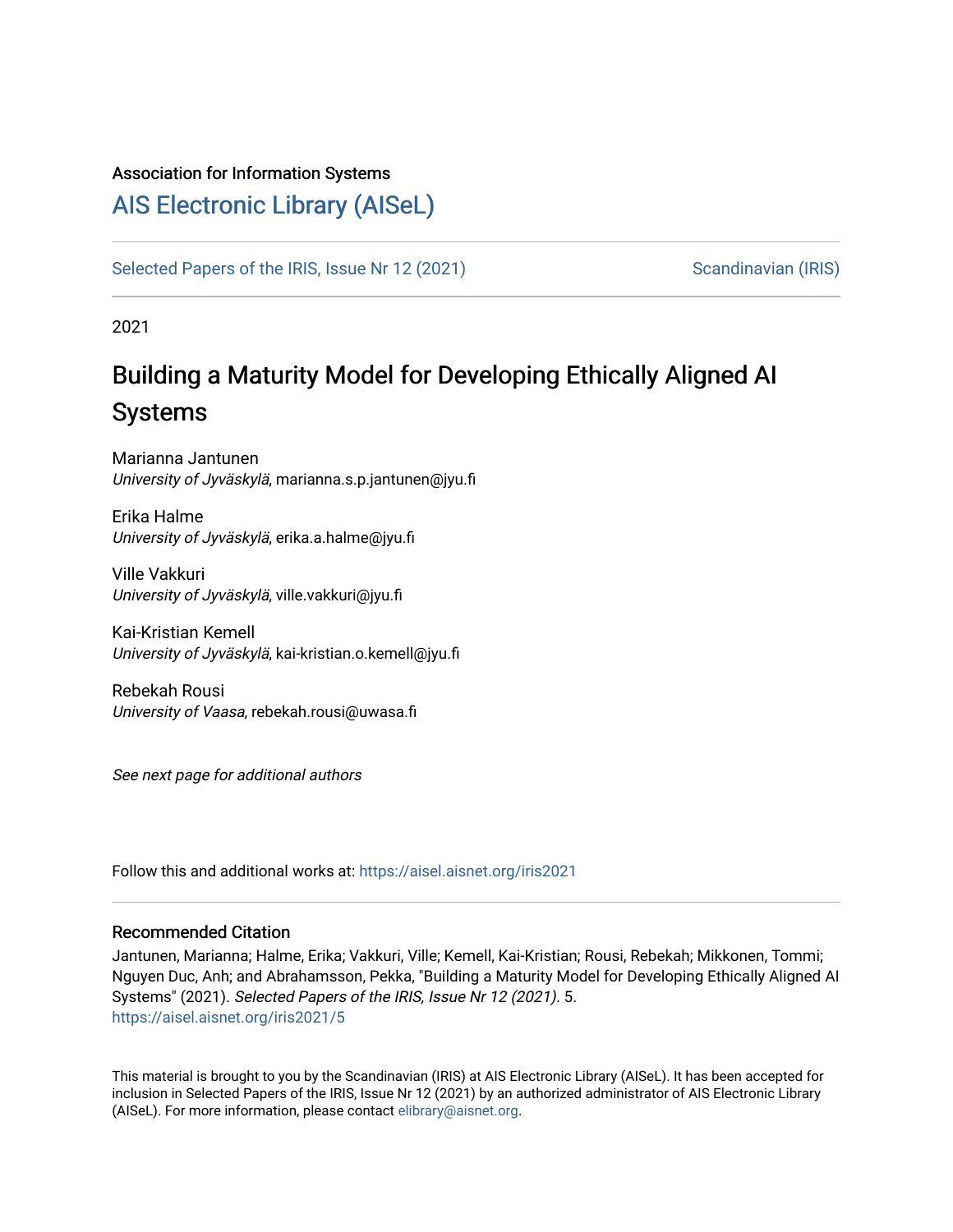#### Authors

Marianna Jantunen, Erika Halme, Ville Vakkuri, Kai-Kristian Kemell, Rebekah Rousi, Tommi Mikkonen, Anh Nguyen Duc, and Pekka Abrahamsson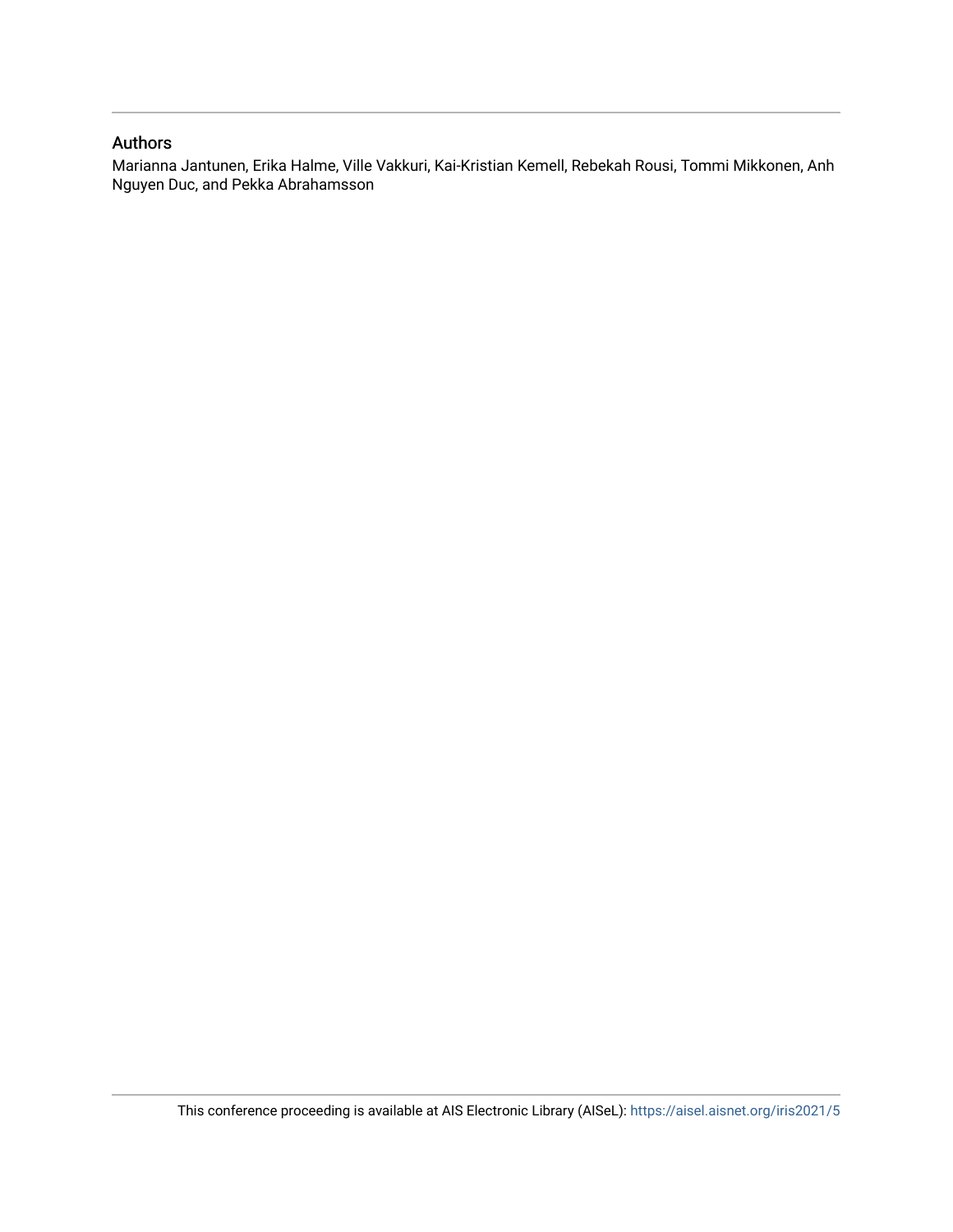# **BUILDING A MATURITY MODEL FOR DEVELOPING ETHICALLY ALIGNED AI SYSTEMS**

#### *Research paper*

- Jantunen, Marianna, University of Jyväskylä, Jyväskylä, Finland, marianna.s.p.jantunen@jyu.fi
- Halme, Erika, University of Jyväskylä, Jyväskylä, Finland, erika.a.halme@jyu.fi
- Vakkuri, Ville, University of Jyväskylä, Jyväskylä, Finland, ville.vakkuri@jyu.fi
- Kemell, Kai-Kristian, University of Jyväskylä, Jyväskylä, Finland, kaikristian.o.kemell@jyu.fi
- Rousi, Rebekah, University of Vaasa, Vaasa, Finland; University of Jyväskylä, Jyväskylä, Finland, rebekah.rousi@uwasa.fi
- Mikkonen, Tommi, University of Jyväskylä, Jyväskylä , Finland, tommi.j.mikkonen@jyu.fi
- Nguyen Duc, Anh, University of South-Eastern Norway, Campus Bø, Norway, angu@usn.no

Abrahamsson, Pekka, University of Jyväskylä, Jyväskylä, Finland, pekka.abrahamsson@jyu.fi

# **Abstract**

*Ethical concerns related to Artificial Intelligence (AI) equipped systems are prompting demands for ethical AI from all directions. As a response, in recent years public bodies, governments, and companies have rushed to provide guidelines and principles for how AI-based systems are designed and used ethically. We have learned, however, that high-level principles and ethical guidelines cannot be easily converted into actionable advice for industrial organizations that develop AI-based information systems. Maturity models are commonly used in software and systems development companies as a roadmap for improving the performance. We argue that they could also be applied in the context of developing ethically aligned AI systems. In this paper, we propose a maturity model for AI ethics and explain how it can be devised by using a Design Science Research approach.*

*Keywords: Artificial Intelligence, AI, Ethical Alignment, AI Ethics, Maturity Model.*

## **1 Introduction**

Artificial Intelligence (AI) technologies are increasingly present as a part of various decision-making processes in healthcare, transportation, urban life, finance and ecommerce (e.g. Panesar, 2019; Sadek, 2007). Consequently, concerns have been raised regarding the ethical impacts of AI Systems (AIS) and their administration (Asaro, 2019; Nowak, Lukowicz, and Horodecki, 2018). While AI offers great benefits, serious hazard may occur as the result of deployment without appropriate assessment of impacts and issues such as accountability and oversight (Whittaker et al., 2018, p. 42).

As stated by Winfield et al. (2019), "robot and AI ethics has been transformed from a niche area of concern of a few engineers, philosophers and law academics, to an international debate" (p. 509). In recent years, AI ethics has been an increasingly popular topic and many studies have been conducted on the ethical consequences of AI systems (Jobin, Ienca, and Vayena, 2019; Ryan and Stahl, 2020). While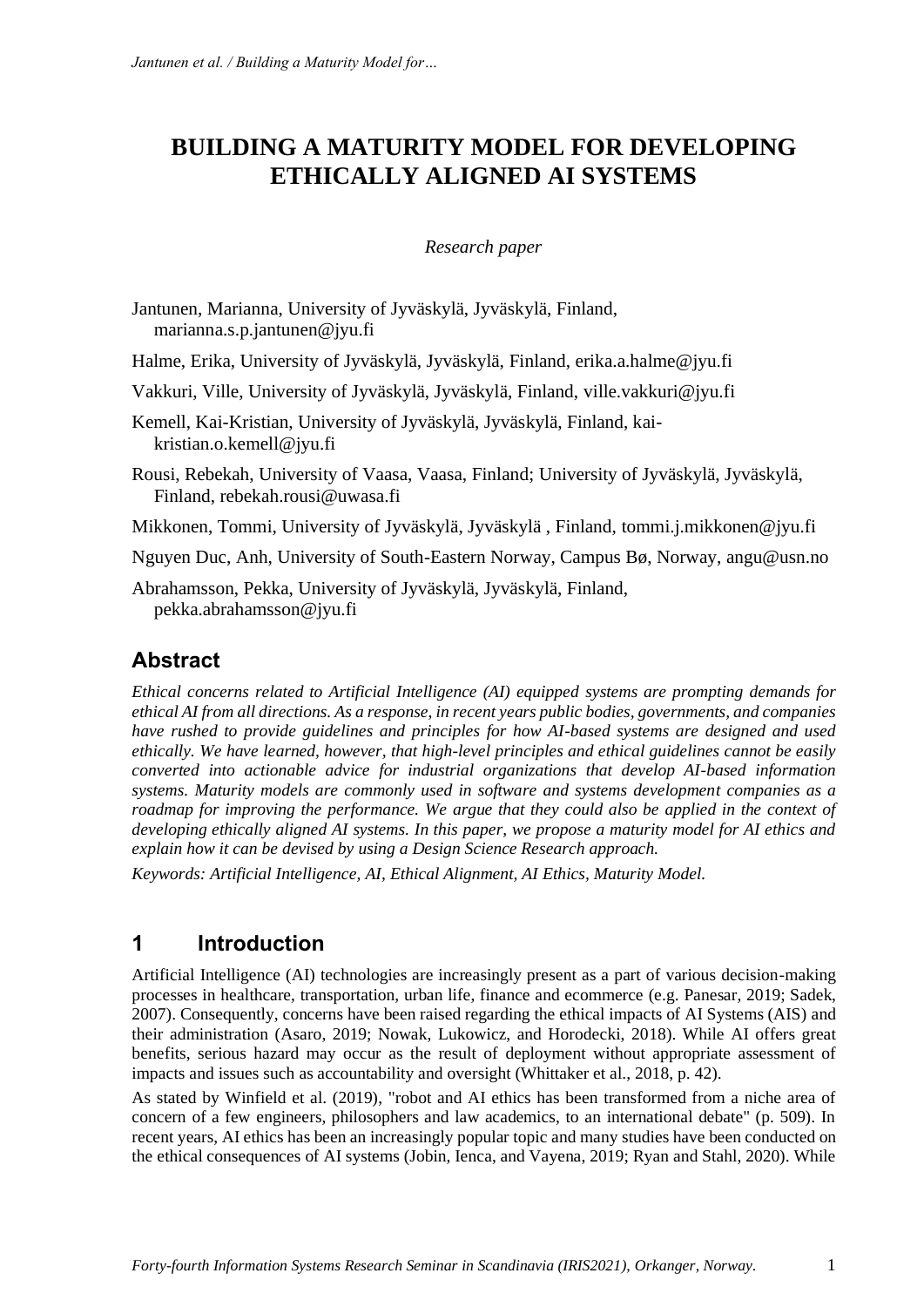most of this discussion has taken place outside Information Systems (IS) venues thus far, we do not consider the topic to be out of scope of IS. This is because AI ethics is closely related to both humancomputer interaction (HCI, e.g., how humans interact with AIS) and organizational culture and processes (how organizations develop AIS, preferably ethical AIS). In fact, existing studies on closely related topics also exist in IS literature. In IS, *responsible AI* seems to be one angle taken to AI ethics, as seen in, for example, a recent SJIS call for papers (Scandinavian Journal of Information Systems, 2021). Extant studies on AI ethics in IS have focused on the interaction between humans and intelligent systems (e.g., Amershi, Weld, et al., 2019; Lyytinen, Nickerson, and King, 2020), and on discussions concerning new research perspectives to this topic (e.g., Bailey and Barley, 2020).

As there appears to be gaps to bridge to improve AI ethics practices, a need for more coordination for ethical AI design has emerged (Morley et al., 2020). For example, there is agreement on the need for AI to be ethical, but no consensus on what constitutes ethical AI and what is needed for its realization (Jobin, Ienca, and Vayena, 2019). While theoretical concepts for guiding AI ethics are widely available, translating them into actionable and enforceable practices poses challenges, and many tools created for the purpose are relatively immature (Mittelstadt, 2019; Morley et al., 2020).

Challenges may also arise from the possibility that AI ethics, like ethics in general, lacks "mechanisms to reinforce its own normative claims" (Hagendorff, 2020, p. 99). One of the problems is that establishing policies and enforcing them within an organization remains challenging and unrewarding. Demands for ethical AI are being declared by many, but the rewards of establishing ethical initiatives and commitments remain unclear (e.g. Hagendorff, 2020). When companies and research institutions make "ethically motivated 'self-commitments'" in the AI industry, efforts to formulate a binding legal framework are discouraged, and any demands of AI ethics laws remain relatively vague and superficial (Hagendorff, 2020, p. 100). As Greene, Hoffmann, and Stark (2019) suggest, many high-profile companies, organizations, and communities have signaled their commitment to ethics, but the resulting articulated value statements prompt more questions than answers. It seems that the immediate negative consequences of not applying ethical principles in AI development are not severe enough – or the rewards not lucrative enough – to motivate companies to follow through with ethical principles.

Despite these challenges, several organizations have reacted to ethical concerns relating to AI, for example, by forming ad-hoc expert committees to draft policy documents (Jobin, Ienca, and Vayena, 2019), producing statements that describe ethical principles, values and other abstract requirements for AI development and deployment (Mittelstadt, 2019). At least 84 public-private initiatives promoting AI ethics principles and values were identified by Mittelstadt (2019). Such initiatives are useful for the field as they can "help focus public debate on a common set of issues and principles, and raise awareness among the public, developers and institutions of the ethical challenges that accompany AI" (Mittelstadt, 2019, p. 501).

So far, principles and values used to form *AI ethics guidelines* have been the primary tools intended to help companies develop ethical AI systems. However, guidelines alone cannot guarantee ethical AI systems – additionally, they seem to suffer from a lack of industry adoption (Mittelstadt, 2019; Vakkuri et al., 2020). To close the gap between research and practice, we have started to look into frameworks, models, and other tools that are actively used in the field. All this is in the effort to translate theory to action. As a result, we propose the creation of a maturity model for AI ethics. Maturity models, which we later discuss in detail, are tools for evaluating and improving the level of maturity of organizational processes, often in relation to systems development issues. Similarly, an AI Ethics Maturity Model could help organizations tackle AI ethics issues during AIS development. Maturity models are widely used in the IT industry, and their popularity in the field has partially motivated our approach towards an AI Ethics Maturity Model, as a means to improve practical application of ethics in AI systems development. The maturity model operates through the analogy of a roadmap that indicates where organizations are positioned in order to make it easier to navigate forward in the endeavor to develop ethically aligned AI.

There are already numerous software maturity models (Mettler, Rohner, and Winter, 2010; Poeppelbuss et al., 2011). One question worth asking is whether they could already solve this issue – do we really need an AI Ethics Maturity Model in and of itself? In comparison to traditional non-AI software code,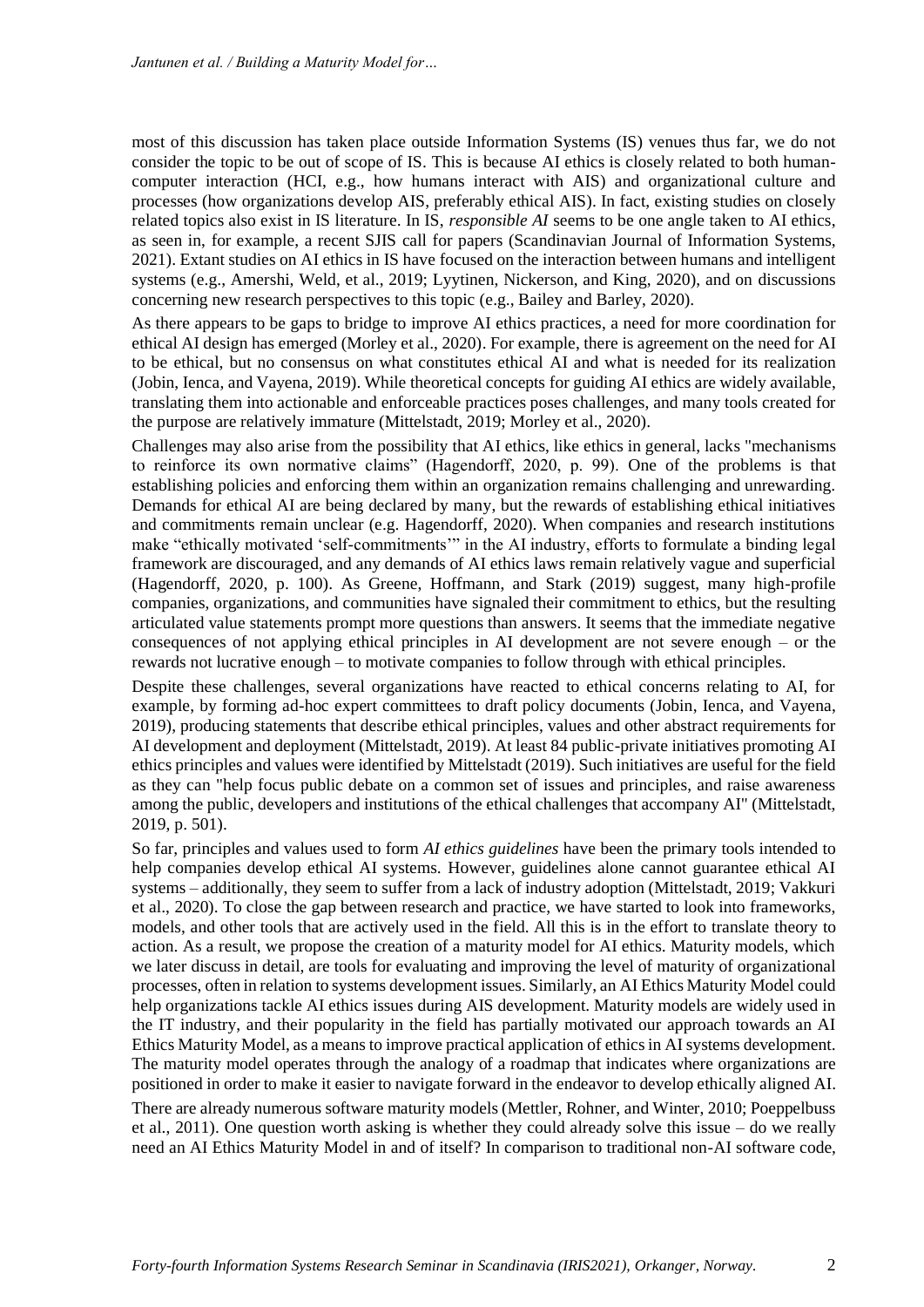AI systems are sensitive to some special quality attributes, such as technical debt and anti-patterns, due to various AI-specific issues (Bogner, Verdecchia, and Gerostathopoulos, 2021; Vakkuri, Jantunen, et al., 2021a). While traditional software is deterministic with a predefined test oracle, AI/Machine Learning (ML) models are often probabilistic (Holzinger, Carrington, and Müller, 2020). ML models learn from data and model quality attributes such as accuracy change throughout the process of experimenting (see e.g., Das et al., 2019; Garcez and Lamb, 2020). Moreover, ethical requirements, or attributes such as fairness, trustworthiness, transparency, and explainability (Jobin, Ienca, and Vayena, 2019), have unique meanings in the context of AI, and they are not sufficiently addressed in existing software development models. Moreover, data is the central component of the engineering process with many new problems, such as dealing with missing values, data granularity, design and management of the database, data lake, and the quality of the training data in comparison to real-world data (see e.g., Sambasivan et al., 2021). These differences complicate attempts to apply traditional software development models to AI.

Several AI-specific models have been published, for example, a Microsoft nine-step pipeline (Amershi, Begel, et al., 2019), a five-step "stairway to heaven" AI model (Lwakatare et al., 2019), and a maturity framework for AI process (Akkiraju et al., 2020). However, the focus of these models is not identical to what we want to introduce – they are not especially focused on the quality or ethical aspects of developing AI systems. These models reflect processes in particular organizational contexts, but there is still room for a general model that could be adopted in SMEs and start-up companies (Nguyen-Duc et al., 2020). A more generally applicable AI Ethics Maturity Model is still needed to benchmark and promote the proper engineering practices and processes to plan, implement, as well as integrate ethical requirements. Moreover, this model should facilitate the standardization and dissemination of best practices to developers, scientists and organizations.

This paper extends an earlier workshop paper, "Time for AI (Ethics) Maturity Model Is Now" (Vakkuri et al., 2021b). Here, we describe the theoretical rationale behind our proposed AI ethics maturity model. We turn to Design Science Research as the overarching methodology for the endeavor, while also discussing a framework specific to maturity model development in order to tackle certain parts of the current model development. This endeavor is formulated as a research question:

• *How should an AI Ethics Maturity Model be developed?*

In the rest of the paper, the background of AI ethics is presented, followed by maturity models and the role of culture in their development in Section 2. In Section 3, we introduce the concepts utilized in the maturity model development. In Section 4, the AI Ethics Maturity Model is introduced as it exists in its current state, and then future research steps are deliberated. Finally, in Section 5, we discuss the implications of the AI Ethics Maturity Model.

# **2 Background**

## **2.1 AI Ethics**

The field studying ethical considerations in AI systems – AI ethics – has been open for initiatives to advance the field (Greene, Hoffmann, and Stark, 2019), and in recent years, many studies have answered the call. The initiatives that have emerged offer varying goals and definitions for what is expected of ethical AI systems. Awad et al. (2018) proposed that we are entering an era where intelligent systems can be tasked "not only to promote well-being and minimize harm, but also to distribute the well-being they create, and the harm they cannot eliminate" (p. 59). To pursue this approach towards understanding and resolving societal consequences, actions are needed: societal and policy guidelines should be established to ensure that intelligent systems "remain human-centric, serving humanity's values and ethical principles" (Ethically Aligned Design: A Vision for Prioritizing Human Well-being with Autonomous and Intelligent Systems, First Edition 2019, p. 2).

We do not have to imagine the negative consequences when something does go wrong with an AI product, since we have already witnessed incidents in which ML based systems learned to exhibit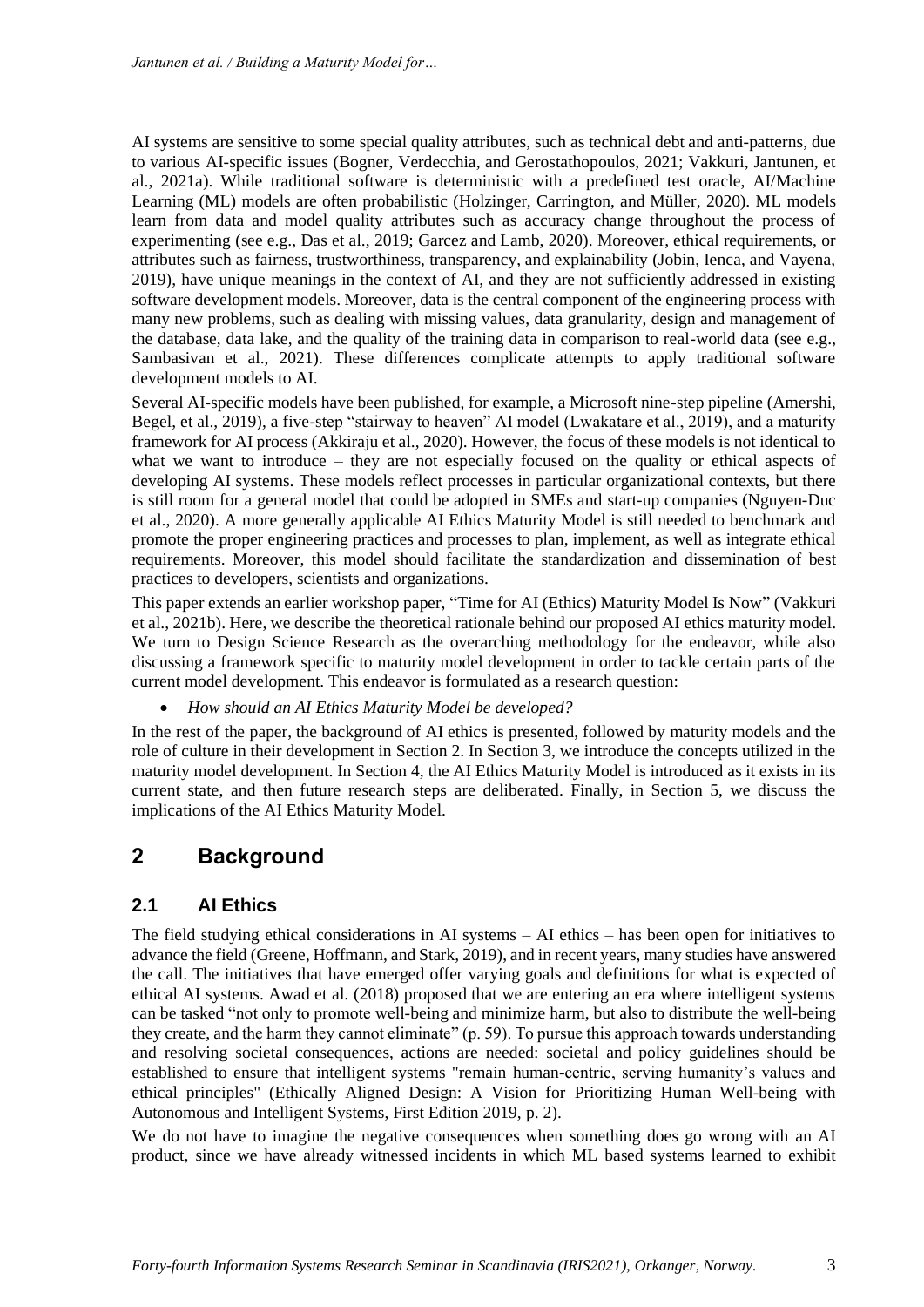unethical behavior such as racism or gender discrimination (Vigdor, 2019; Vincent, 2016). These negative outcomes are significant consequences in themselves, as they can negatively impact individuals and society as a whole, but the companies developing these systems have also been affected with bad publicity and were subjects of public criticism for their actions (e.g., Wolf, Miller and Grodzinsky, 2017).

In recent years, as a response to the concerns and discussions around the ethical and societal impacts of intelligent technology, the concept of *AI ethics guidelines*, or principles, has emerged as a common format for communicating ethical intentions. Guidelines for ethical AI development have been published by a variety of organizations, though there appears to be no acknowledged single standard in the field. Guidelines often appear to be either "keyword" style principles such as *accountability* or *transparency* (Ethically Aligned Design: A Vision for Prioritizing Human Well-being with Autonomous and Intelligent Systems, First Edition 2019) or descriptive sentences that present the organization's approach, such as *"We want to develop safe, robust, and explainable AI products"* (Bolle, 2020). The guidelines may serve different purposes for each organization: a corporation's motivation to publish a set of ethical guidelines can be expected to be different from that of a research institution.

As phrased by Fjeld et al. (2020), "seemingly every organization with a connection to technology policy has authored or endorsed a set of principles for AI" (p. 4). This can be seen in some major publications from influential institutions. For instance, the IEEE and the High-Level Expert Group committee appointed by the European Commission, have introduced practical design approaches and suggested standards and principles for ethical AI development and implementation (Ethically Aligned Design: A Vision for Prioritizing Human Well-being with Autonomous and Intelligent Systems, First Edition, 2019; Ethics Guidelines for Trustworthy AI, 2019). Yet, research institutions are only at the tip of the iceberg; a variety of institutions, such as governments and corporations, have taken the initiative to publish their own AI ethics guidelines (Jobin, Ienca, and Vayena, 2019). Even the Vatican has published their contribution, teaming up with IBM and Microsoft to draft a call for AI ethics (Stotler, 2020).

While not legally binding, the effort invested in such guidelines by multiple stakeholders in the field is noteworthy and influential (Jobin, Ienca, and Vayena, 2019). Guidelines can be seen as a "part of a broader debate over how, where, and why these technologies are integrated into political, economic, and social structures" (Greene, Hoffmann, and Stark, 2019, p. 2122). We can witness how guidelines have contributed positively to the development of AI ethics discussion by observing the number of organizations that published their sets of guidelines. Based on the number of organizations that use the common vocabulary of "keyword" guidelines, discussing transparency, fairness, and other such principles, it seems as though guidelines may have developed into a type of "common language" for AI ethics discourse; a familiar format that is easy to adopt and quick to communicate. Researchers have conducted reviews on AI ethics guidelines, considering their implications (e.g. Ryan and Stahl, 2020) and looking for unanimity among them (e.g. Hagendorff, 2020; Jobin, Ienca, and Vayena, 2019). Considering these reviews, certain prevalent guidelines have emerged. For example, Jobin, Ienca, and Vayena (2019) identified a "global convergence emerging around five ethical principles", namely *transparency, justice and fairness, non-maleficence, responsibility,* and *privacy*.

However, guidelines alone do not cater for the whole spectrum of AI ethics challenges. Although some similarities emerge between sources and studies, there is no guarantee of consensus in their application. Even if every organization were to adhere to the exact same set of guidelines, their practical application is not guaranteed to be synchronized. There may be questions related to, for example, interpretation, emphasis and level of commitment, that organizations need to make for themselves. In particular, when considering organizations employing guidelines in their AI product development, the guidelines often provide us with an answer to the question *what* is done, but not *how* (see, e.g., Morley et al., 2020). Additionally, the reliance on guidelines is that their impact on human decision-making is not guaranteed, and they may then remain ineffective (Hagendorff, 2020).

As reported by Vakkuri, Kemell, Kultanen et al. (2019), there appears to be a gap between research and practice in the field of AI ethics when it comes to the procedures of companies. In this context, ethical principles exist but are not acted on, because academic discussions have not carried over into industry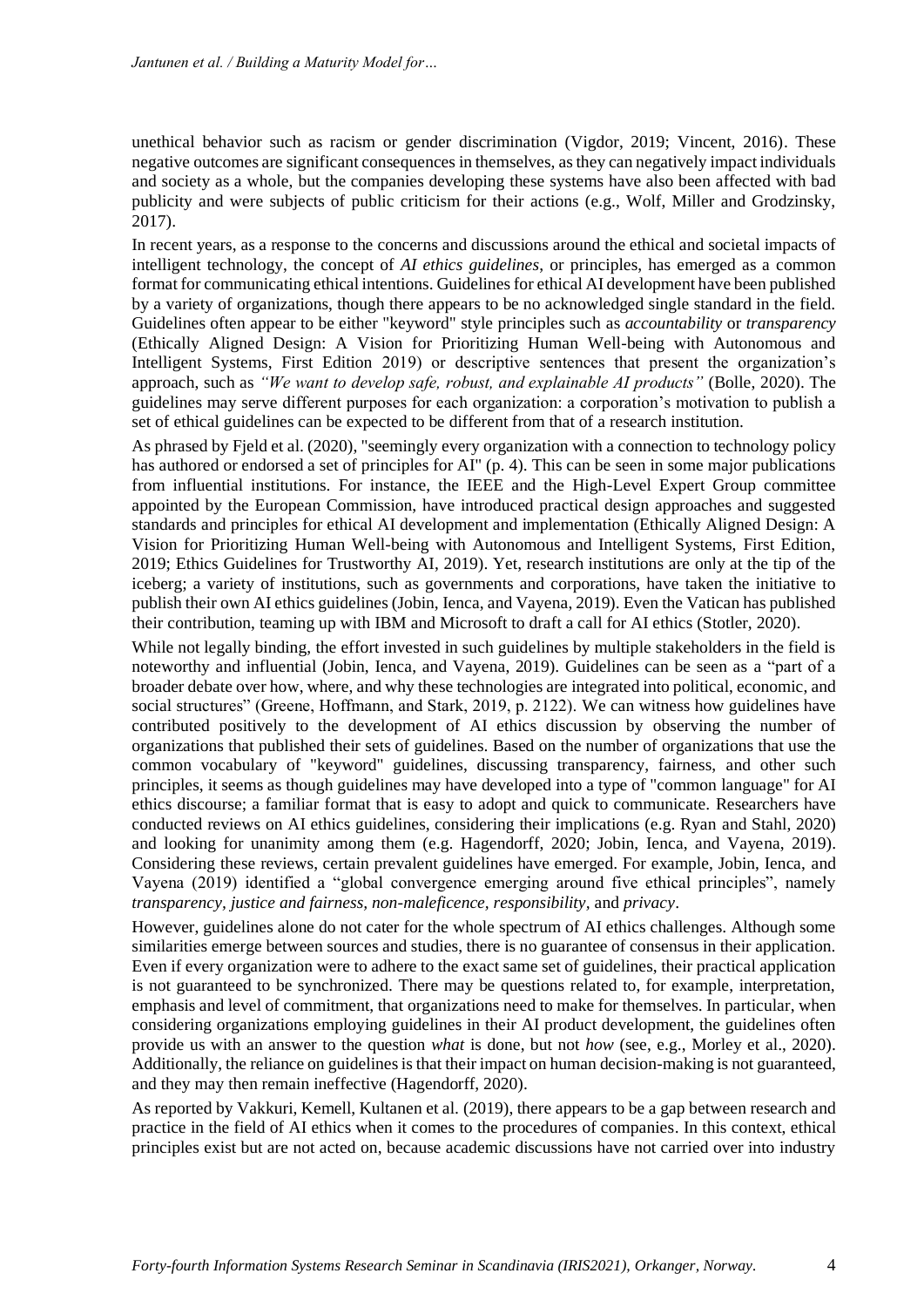(Vakkuri, Kemell, Kultanen, et al., 2019). It can be argued that developers consider ethics important in principle but may perceive them as too distant from the issues they face within their work. In a survey of industrial practices that included 211 companies, 106 of which develop AI products, it was found that companies have mixed levels of maturity in implementing AI ethics (Vakkuri, Kemell, et al., 2020). In terms of guidelines, the survey discovered that the various AI ethics guidelines had not, in fact, played a notable role in industrial practices, confirming the suspicions voiced by Mittelstadt (2019), who suggested that industry lacks the means to translate AI ethics principles into practice.

The high variety in both industrial practices and AI ethics guidelines may make it difficult to assess AI systems development, especially on aspects such as trustworthiness or other ethics-related topics. To answer the need for standardized evaluation practices, we propose turning our gaze towards maturity models, and their utility in evaluating software development practices. Maturity models, or maturity practices, for AI with different emphases have already been introduced. These can be seen in models such as the AI-RFX Procurement Framework by The Institute for Ethical AI and Machine Learning (The Institute for Ethical AI and Machine Learning, 2020) and the AI Maturity Framework (Ramakrishnan et al., 2020). Next, we discuss maturity models in general, before describing them further in the specific context of AI ethics.

## **2.2 Maturity Models**

Maturity models are intended to help companies appraise and develop process maturity. They serve as points of reference for different stages of maturity in a specific area. In the context of software engineering (SE), they are intended to help organizations move from ad-hoc processes to mature and disciplined software processes (Herbsleb et al., 1997). Since the Software Engineering Institute launched the Capability Maturity Model (CMM) almost twenty years ago (Paulk et al., 1993), hundreds of maturity models have been proposed by researchers and practitioners across multiple domains. This has given rise to frameworks for assessing the current effectiveness of an organization and supporting teams in deciphering what capabilities are needed in order to improve their performance.

Though there are numerous maturity models in software development, the Scaled Agile Framework (SAFe) (Scaled Agile, Inc., 2021) and Capability Maturity Model Integration (CMMI) (Paulk et al., 1993) are typical examples of some of the more high-profile maturity models in this area. SAFe is a mixture of different software development practices and focuses mainly on scaling Agile development in larger organizations. CMMI, on the other hand, focuses on improvements related to software development processes. In general, Software Process Improvement tools are rooted in Shewhart-Deming's plan-do-check-act (PDCA) paradigm, where CMMI, for example, represents a prescriptive framework in which the improvements are based on best practices (Pernstål et al., 2019).

Maturity models have also been studied in academic research. Studies have focused on both their benefits and potential drawbacks. For example, a past version of the CMMI has been criticized for creating processes that are too heavy for organizations to handle (Meyer, 2013; Sony, 2019), and in general for being too resource-intensive to adopt in smaller organizations (O'Connor and Coleman, 2009). SAFe, on the other hand, has been criticized for adding bureaucracy to Agile (Ebert and Paasivaara, 2017), leaning towards the waterfall approach.

Nonetheless, these models are widely used in industry, either independently, or in conjunction with other frameworks, tools, or methods. SAFe, for example, has been adopted by 70% of the Forbes 100 companies (Scaled Agile, Inc., 2021). CMMI has even been adopted in fields other than software development. Academic studies aside, companies seem to have taken a liking to maturity models in the context of software. With this in mind, a maturity model for assessing ethics-related AI development maturity could help us convert research knowledge into concrete action in AI ethics.

#### **2.3 The Role of Culture in Maturity Model Development**

From the culture perspective, we may consider AI ethics, and indeed, efforts to construct and implement AI Maturity Models for application in SE as cultural issues. Here, we bring culture into the discussion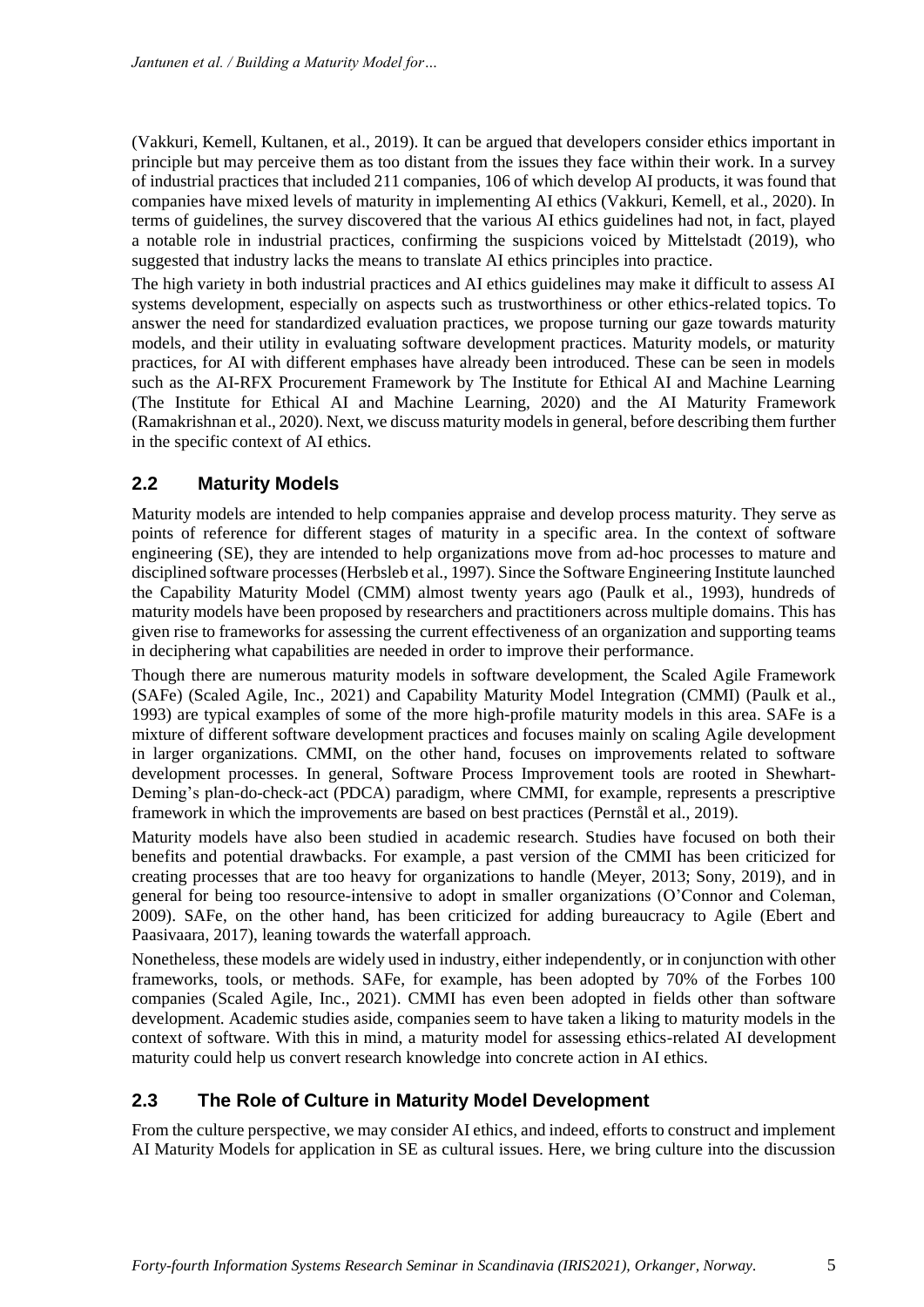due to the very nature of the construction, manifestation and experience of ethics as cultural discursive practice (Rehg, 1994). That is, our ideas and beliefs of ethics - what is right and wrong, standard, normal or deviant - are formulated by how phenomena are constructed via culture and language. This ties in closely with what we understand as cultural values (Ricoeur, 1973). Values in themselves have been widely recognized in relation to corporate culture, branding and establishing meaningful businesscustomer relationships (Joyner and Payne, 2002).

Particularly when engaging business with larger global questions and "wicked problems" such as climate change, poverty, immigration, gender etc., ideas of social responsibility and sustainability have been high on the agenda. What must be remembered is that the implementation of ethical practice does not simply exist on ideological, discursive, or communicational levels. Rather, ethical practice is manifested and projected through action, structures and routines. These actions take place as much on the levels of programming and the organizational structures that facilitate programming, as it does at the organizational interface of sales, marketing and service offerings. Therefore, serious consideration needs to be given towards how language and cultural ideas (priorities and beliefs) that connect people to ethical understandings are translated to practical measures that are incorporated into an AI Ethics Maturity Model. There are several ways of observing the relationship between culture and the development of an AI Ethics Maturity Model. One way is the very practical perspective of understanding how culture shapes practice through organization and prioritization, i.e., rapid processes and short-term versus longterm goals (see e.g., Huhtala et al., 2013). Additionally, intentionality of organizational and management culture and the willingness to comply with good ethical practice is another aspect (Verma and Mohapatra, 2020). Another important factor rests on the level of interpretation – translating ideas of ethical conduct into best practice (Clegg, Kornberger, and Rhodes, 2007).

From the perspective of the current research, it is important to gauge how cultural (and organizational cultural) understandings of ethics and their relationship to phenomena, i.e., the programming of intelligent systems, can be deliberated within the development of an AI Ethics Maturity Model. Moreover, and perhaps on a more practical note concerning the implementation, uptake and potential success of such a model, there is the requirement to understand and align the cultures, values, decisions and actions of developers and organizations as a whole towards more common understandings of international ethical practice (Vakkuri, Kemell, Kultanen, et al., 2019; Weller, 2017). For, as previous research and industrial experience have shown (Chow and Cao, 2008), development methodologies such as Agile and any other paradigms of process and production that are introduced into organizational settings, will not gain traction without the support of the organization, its people and cultural properties that enable their acceptance and adoption within everyday routine (Nelson, Taylor, and Walsh, 2014; Weller, 2017).

An AI Ethics Maturity Model incorporates these considerations within its logic as it also assesses the readiness level of the organization, its people, practices and overall operating model for adopting and adapting to the requirements that such guidelines place when implementing ethically aligned SE. If work practices, systems and environments are not established that are able to support developers in their endeavor to align their work with 'best ethical practice' – e.g., too short and unrealistic timelines with too great a task-list; lack of understanding in management; reward for cost and time efficiency, or reward for quality – developers cannot steer their work towards generating better, more sustainable and responsible solutions (Hald, Gillespie, and Reader, 2020).

Ethically aligned AI development practice is greatly reliant on the values of the software company and how it embodies and instils these values within its staff, work conditions, client work, as well as client and general public relationships (Howard, Korver, and Birchard, 2008). This is furthered by the views and beliefs promoted within the companies in relation to how they regard ethics. Many programmers have come forward to mention that they have been surprised by some of the unethical activities their companies have required them to undertake (see e.g. Bort, 2016). Therefore, not only are our understandings of ethics culturally constructed, and dependent on cultural conditions, but adherence to what we understand of ethics through our practice is highly contingent on the conditions within which we operate (Filabi and Bulgarella, 2018). These conditions either enable or disable particular approaches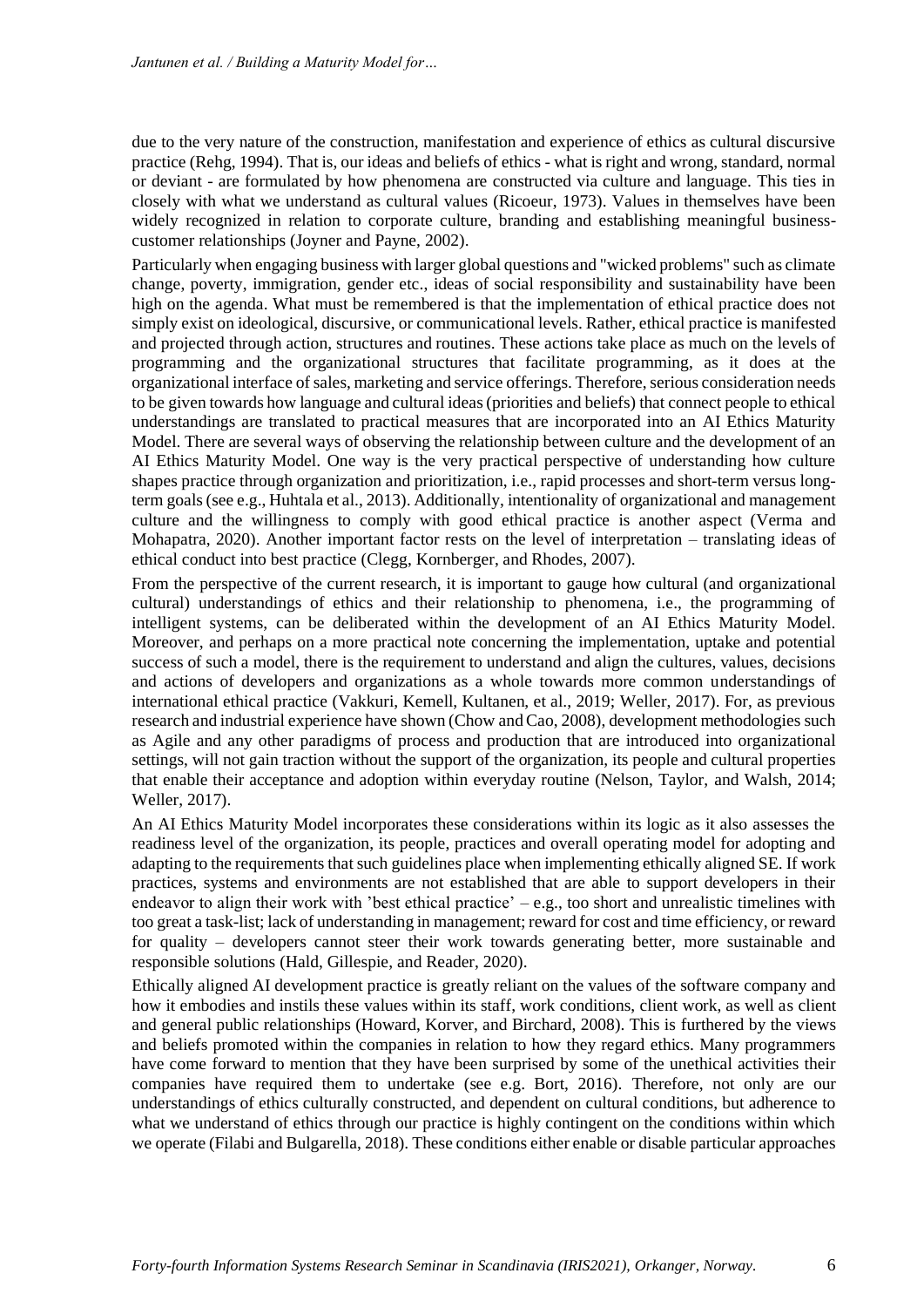and practices (Mey and Lloyd, 2016). Similarly, these conditions shape a cultural understanding of ethics in relation to the realities of software development.

# **3 Towards an AI Ethics Maturity Model**

So far, we have discussed the reasons why we are proposing an AI Ethics Maturity Model and what we wish to achieve with it. AI systems are becoming increasingly common, and the need for ethical considerations is widely accepted, yet poorly enforced. The field needs standardization as there is a gap between research and practice. In this section, we discuss the building blocks of our proposed AI Ethics Maturity Model to cover the entire sphere of technical and ethical quality requirements. We believe this type of maturity model would help the field move from ad-hoc implementation of ethics – or, even total negligence – to a more mature process level.

Therefore, we believe that a comprehensive AI Ethics Maturity Model should not be an effort for a single researcher or research group, but a multidisciplinary project that builds on a combination of theoretical models and empirical results. The need for this stems from the wish to improve the model's range of applicability as well as the multidisciplinary nature of AI Ethics - a field consisting of disciplines such as philosophy and software engineering. The propositions we make in this paper are intended as a starting point for a comprehensive maturity model for AI ethics. This is an initial framework that will evolve through iteration and we wish to collaborate and receive input from any interested parties. We have initiated research towards an AI Ethics Maturity Model to address the issues considered in this paper. In this section, we introduce a theoretical base for the maturity model, before reporting the current state of our progress in the next section.

## **3.1 Theoretical Building Blocks**

De Bruin et al. (2005) stated that, "whilst maturity models are high in number and broad in application, there is little documentation on how to develop a maturity model that is theoretically sound, rigorously tested and widely accepted" (p.2). This appears to still hold true; meta-level research on maturity model building is surprisingly hard to come by, given the number of existing maturity models and their widespread use across industries.

De Bruin et al. (2005) discuss the importance of a standard development framework, in the context of what type of maturity assessment the developed model is intended to undertake: descriptive, prescriptive or comparative. The maturity model we propose is a prescriptive one. A prescriptive model, according to Heldal et al. (2016), is a model that is used to prescribe a not yet existing subject, as opposed to descriptive models, that depict an already existing subject. At this point of research, we are interested in generating a model that provides a tool for assessing ethical maturity; how it *should be* at a certain level, not only how it *is*. The content of a prescriptive model is derived from the information that is available during the time of the model's creation, and according to the specific intent (Heldal et al., 2016). In the case of an AI Ethics Maturity Model, the information we have so far consists of the research we have on AI ethics, maturity model utility, and the current state of AI development practices in organizations. Building on these aspects, the intent of the model, at this point of research, is reliably assessing and improving the maturity of ethical processes in AI development in organizations.

Formulation of requirements for what AI ethics maturity constitutes is an essential step towards creating the model's content. We may require different types of commonly acknowledged agreements on issues that AI maturity entails. We also need to refine a topic still partly shrouded in vagueness – AI ethics – into applicable requirements. The numerous AI ethics guidelines should help in this respect While the existing AI ethics guidelines have faced problems in practical application (Vakkuri, Kemell, et al., 2020), the principles in them are still relevant. Incorporating the principles into a more practical form – such as a maturity model – is what the AI Ethics pursuit is ultimately about. This has already been pursued: the IEEE (Ethically Aligned Design: A Vision for Prioritizing Human Well-being with Autonomous and Intelligent Systems, First Edition 2019) presents an extensive set of guidelines; the EU report Ethics Guidelines for Trustworthy AI (2019) has attempted to make these principles more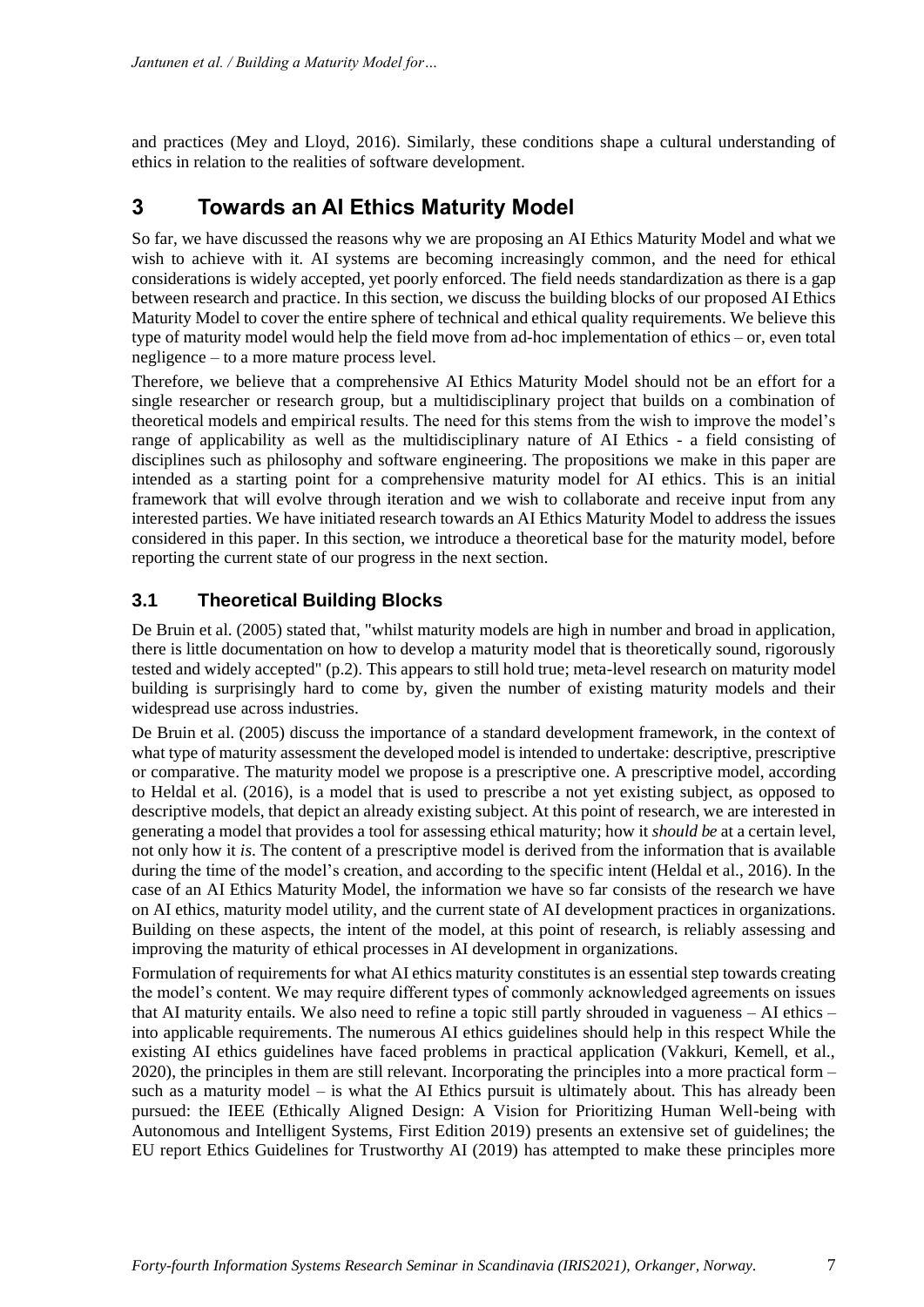actionable. Finally, the ECCOLA method has been designed for practical implementation of AI ethics principles (Vakkuri, Kemell, and Abrahamsson, 2020).

### **3.2 Design and Development Methodology**

As we are developing an artefact (maturity model), we turn to Design Science Research (DSR) as the overarching methodology for the endeavor. Specifically, we refer to the DSR Methodology (DSRM) proposed by Peffers, Tuunanen, et al. (2007) as a process to follow during the development of the proposed AI Ethics Maturity Model. This DSRM process, adapted from Peffers, Tuunanen, et al., 2007, and the current state of this endeavor, can be found in Figure 1.



*Figure 1. Positioning the endeavor in the Design Science Research Methodology. Adapted from Peffers, Tuunanen, et al. (2007).*

The DSRM process has been a *Problem-Centric Initiation* where the gap in the area of AI ethics has motivated the development of this current maturity model. As we have discussed previously in this paper, the field heavily relies on guidelines as tools to implement AI ethics in practice (Jobin, Ienca, and Vayena, 2019). Extant research, however, has argued that ethical guidelines do not seem to work in software development in general (McNamara, Smith, and Murphy-Hill, 2018) or in the context of AI ethics (Vakkuri, Kemell, et al., 2020), and thus other approaches, such as maturity models, are needed. The preceding sections of this paper also tackle the *Identify Problem & Motivate* step in general, motivating the model and discussing the problem in detail.

Additionally, we have begun to cover the *Derive Objectives of Solution* step in this paper. We have argued what types of results such a maturity model would ideally achieve over the existing alternatives (primarily guidelines, and some primarily technical, narrowly scoped methods). The exact results that this type of maturity model would achieve in terms of changing organizational processes, however, remain to be determined as the model's development and validation progress.

For the *Design & Development* and *Demonstration* steps of this process, we employ a supporting, context-specific framework especially devised for creating maturity models (De Bruin et al., 2005). In their paper, De Bruin et al. (2005) present a framework for developing maturity models applicable across a range of domains. Their model proposes the following six steps: scope, design, populate, test, deploy, and maintain. We adapt these phases as presented in Figure 2. We discuss this maturity model in the context of this framework in detail in the following section.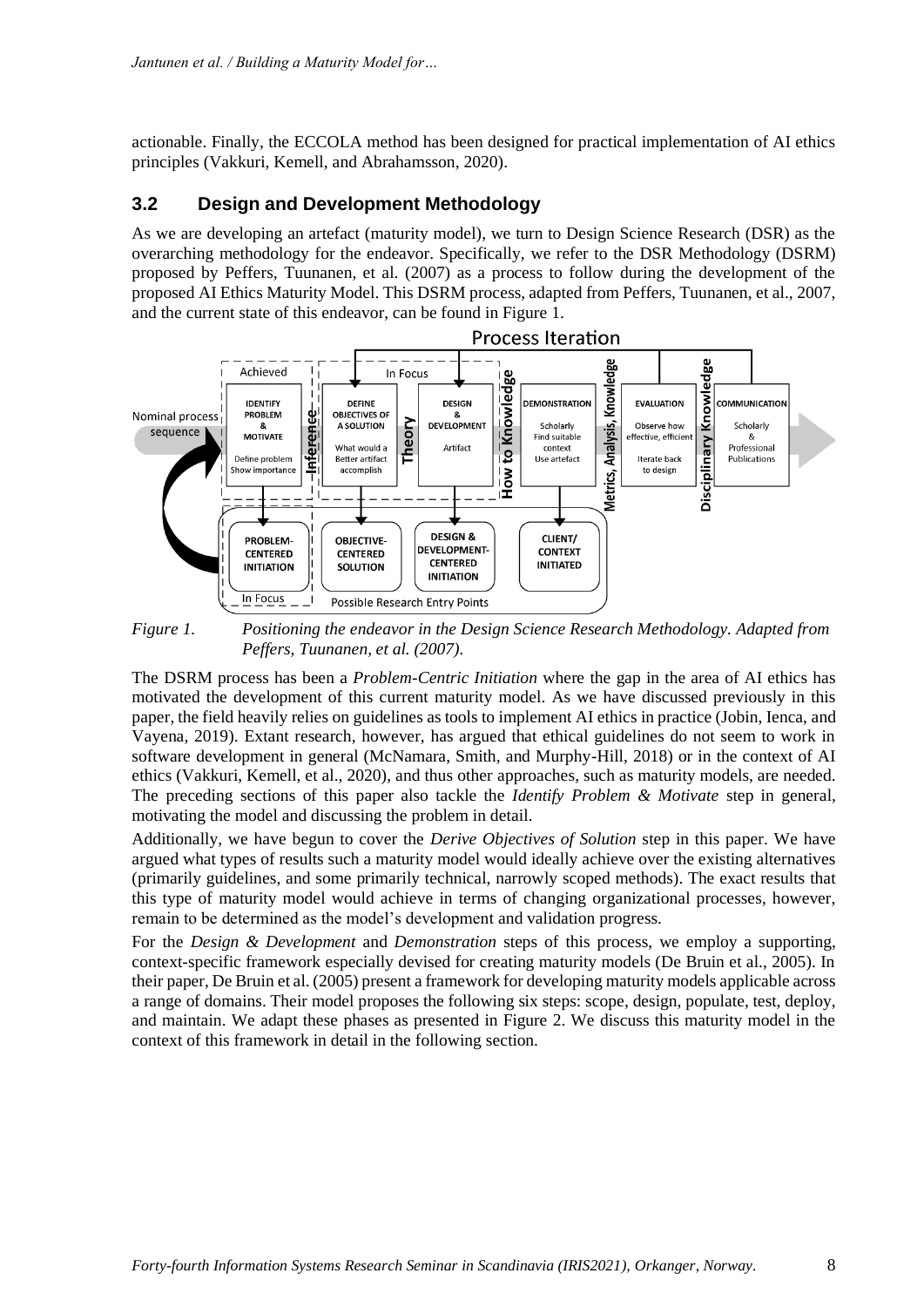

#### *Figure 2. Development stages adapted from De Bruin et al. (2005).*

Aside from how De Bruin et al. (2005) recommend maturity models be tested, DSR literature should be utilized in the *Demonstration* and especially *Evaluation* phase. Existing IS literature discusses the evaluation of DSR and some frameworks and suggestions for doing so exist. Notable papers on this topic include that of Peffers, Rothenberger, et al. (2012), as well as the paper of Venable, Pries-Heje, and Baskerville (2012).

Given the type of artefact that a maturity model represents, possible evaluation methods, that rely on Peffers, Rothenberger, et al. (2012), would be a Delphi study with AI ethics experts, or a qualitative real-world data approach through Action Research. There may even be other case studies examining the model in action out in the field. Mettler (2011) argues that in DSR, maturity models may undergo either naturalistic or artificial evaluations. For the purposes of this paper we chose a naturalistic evaluation.

Maturity model construction using DSR is a novel area of research. Mettler (2011) discusses maturity model construction through the lens of DSR. In their paper, Mettler (2011) adopts a DSR approach to De Bruin et al.'s (2005) framework in order to better position it within DSR. We take this modified framework into account when discussing the use of De Bruin et al.'s (2005) framework in detail in the next section.

Developing an AI Ethics Maturity Model in this fashion would also contribute to the DSR body of knowledge. Maturity model construction using DSR approaches, to the best of our knowledge, is a novel endeavor. Although Mettler (2011) discuss the construction of a maturity model using DSR, maturity models continue to be largely unexplored artefacts in the context of DSR.

## **4 Development Framework**

In this section, we take a more detailed look at the development of the AI Ethics Maturity Model based on the development phases by De Bruin et al. (2005). The methodology underlying the design and development of the maturity model in general was discussed in the preceding section. The initial framework for our AI Ethics Maturity Model is presented in Figure 3. We view the maturity model from the organizational and IS development viewpoints.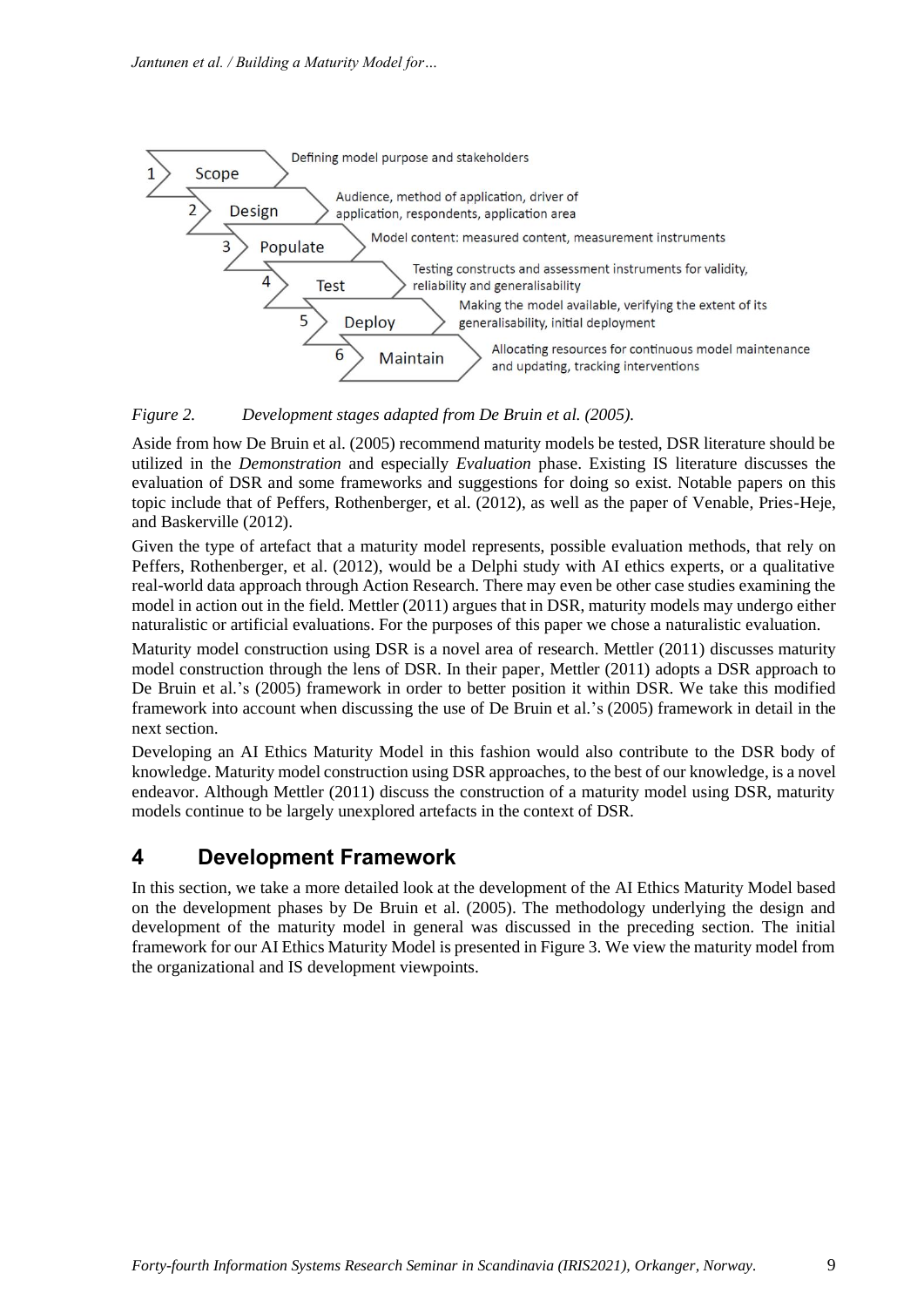

*Figure 3. Initial framework for AI Ethics Maturity Model.*

## **4.1 Development Phases**

This section introduces the development stages of the maturity model development according to De Bruin et al. (2005), as introduced in Figure 2. The content of the stages is explained for the context of this maturity model.

**Scope.** One important question spurring the development of our maturity model was whether such a model should be an *AI Ethics Maturity Model* or simply an *AI Maturity Model*. Being a field-specific model, an AI Ethics Maturity Model would address the numerous AI ethics needs discussed in academic literature and public discussion alike. Such a maturity model could be devised so that it would directly complement the on-going principles and guidelines discussion and help bring the model into practice. By focusing on ethics over SE, there is the potential for enhancing suitability for any organization regardless of their chosen development approach. On the other hand, there is always a danger when the model is too focused on AI ethics or design-level issues that focus is drawn away from the technicalities. This could result in a situation where the maturity model would still face issues in practical application, much like the existing guidelines. In general, the model might risk being detached from industry practice. Companies should be closely involved when devising such a model in order to mitigate these potential drawbacks.

The concept of an AI Ethics Maturity Model has grown in relevance, as there is much technical ground to cover when including the whole sphere of AI quality. Implementing ethics into a framework of concretely technical requirements might be problematic, since the combination of technical and ethical requirements might make the model unnecessarily complicated, specific and heavy to apply. Complex conflicts may also emerge: for example, the trade-offs between ethical soundness, effort needed for the technical implementation and financial benefit may end up highlighted as a side product of the model's components - while they could be better addressed as a component of an AI Ethics Maturity Model on their own.

The deliberation process has led to the development of an AI Ethics Maturity Model that incorporates a scope focusing on the assessment of the ethical maturity of processes when developing AI systems. The relevant stakeholders in its development would be a combination of practitioners and academia, since the development process is initiated in academia, but its target users include any organization that develops AI systems. The next steps will include collaboration with industrial partners with a need for AI ethics maturity, to achieve a comprehensive combination of theory and practice. These industrial partners will be engaged through ongoing projects undertaken by the authors.

**Design.** The audience of our AI Ethics Maturity Model is organizations that develop AI systems, and its application purpose is to improve the maturity of ethical practices and practices in AIS development. The stages of maturity (see Figure 3) are not fully defined aside from the beginning and ending step the model will consist of progressing steps that start from a stage of low maturity and progress to a stage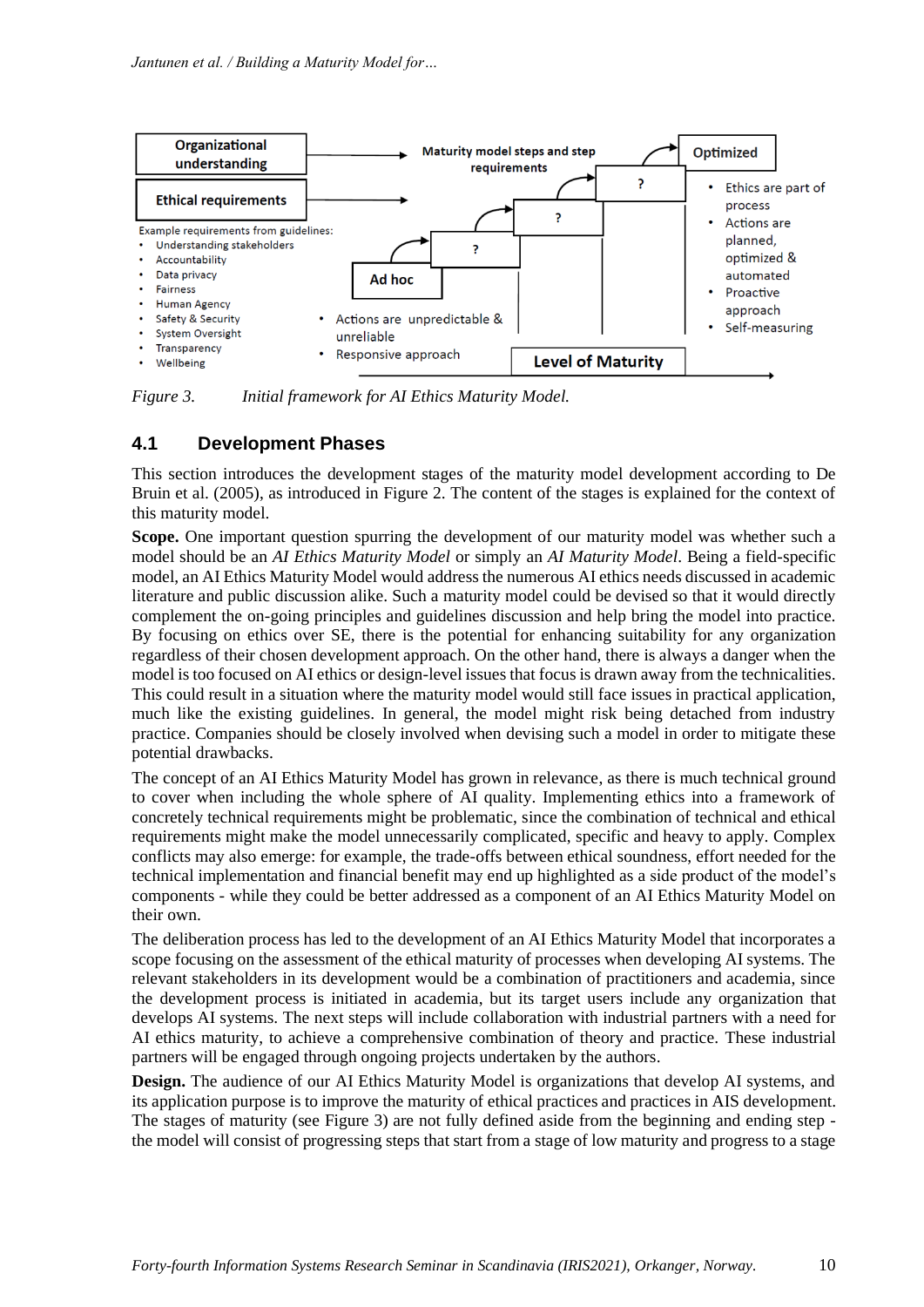of high maturity, as made popular by the CMMI and commonly utilized in maturity models. The steps in between will be defined later as the research progresses.

The model's first step, that describes the beginning situation of a company where AI ethics is not considered, is titled *Ad-hoc*. This stage, as the name suggests, implies that ethical demands are reacted to as they arise, and acted upon without a previously conducted plan. Actions are unpredictable, unreliable and unplanned. The last stage, currently called *Optimized* describes a maturity level of proactive approach where ethics are part of the process: actions involving the implementation of ethics are planned, communicated, and effectively measured. At the beginning of the model development, the last stage was titled *Automated*, but during the design iterations it turned out that this name created an unwanted connotation of lacking human agency. Since the model is aiming to find the best solutions from an ethical standpoint, ignoring the human aspect was deemed to be inappropriate.

**Populate.** The intention of the model is to measure the maturity of ethics in AI development processes. Tools and instruments are needed to facilitate the measurement of ethics in AI maturity, that are understood on the basis of the maturity model. Literature reviews have been undertaken to ensure a firm understanding of the state-of-art in the AI ethics field. Through this, we have identified relevant candidate domain components related to *organizational understanding*, such as the unique features of AI technology and the role of culture in the maturity model context - and finally, *AI ethics*, from which we focus specifically on published guidelines. The components contribute to this initial framework of populating the maturity model; the instruments that measure ethical maturity (see Figure 3). The final identification of domain components should result in a larger framework that considers the domain of AI development comprehensively. An extended validation and acquisition process of new domain components could be conducted with, for example, a combination of two methods: surveys to acquire the "big picture" view of the field, and an observational case study of processes in organizations, possibly ones that already consider ethics in a proactive manner.

In our current state of design, we believe that AI ethics guidelines should serve as the core component of the model and be translated into the primary measurement instruments implemented through the model, i.e., the main ethical requirements. For this purpose, the guidelines should be transformed into measurable constructs. In practice, this means devising ways of measuring the extent to which the principles are operationalized. For instance, this may involve assessing the level of transparency in system processes, or how responsibility is distributed and elaborated on in the development. The final framework of the guideline-based instruments is still taking shape as research in the field progresses. There are increasing numbers of guidelines to choose from. We see that culture, as discussed earlier, is the key to identifying the relevant ethical principles for the model as well as dynamic factors affecting both interpretation and implementation of these guidelines. Some principle-related candidates could be, for example, the ethical principles identified by Jobin, Ienca, and Vayena (2019) in their review, or the principles utilized in the ECCOLA method (Vakkuri, Kemell, and Abrahamsson, 2020).

The method of organizing the AI ethics components within the model could include an analysis of the content of each component and rating their urgency in AI systems development. This is in order to construct a hierarchy within the maturity model - from the most essential and urgent components, to the more sophisticated, associative and abstract during latter stages of maturity. The maturity measurements could then be made via methods such as interviews and observations of the organization's actions in relation to development processes, to determine to what extent the conditions of each principle are fulfilled. The components should be validated with expert interviews in the field of maturity models, and possibly a review by academic and professional specialists working in the IS industry - this is one of the key contributions for which we hope to ignite collaboration across the academic sphere of AI research.

**Test.** The testing phase should be carried out with DSR evaluation frameworks in mind (e.g. Venable, Pries-Heje, and Baskerville, 2012). Testing and subsequent evaluation would ideally be carried out in a real-world industrial setting in case companies. Before field tests, expert opinions can be used to further improve the model iteratively.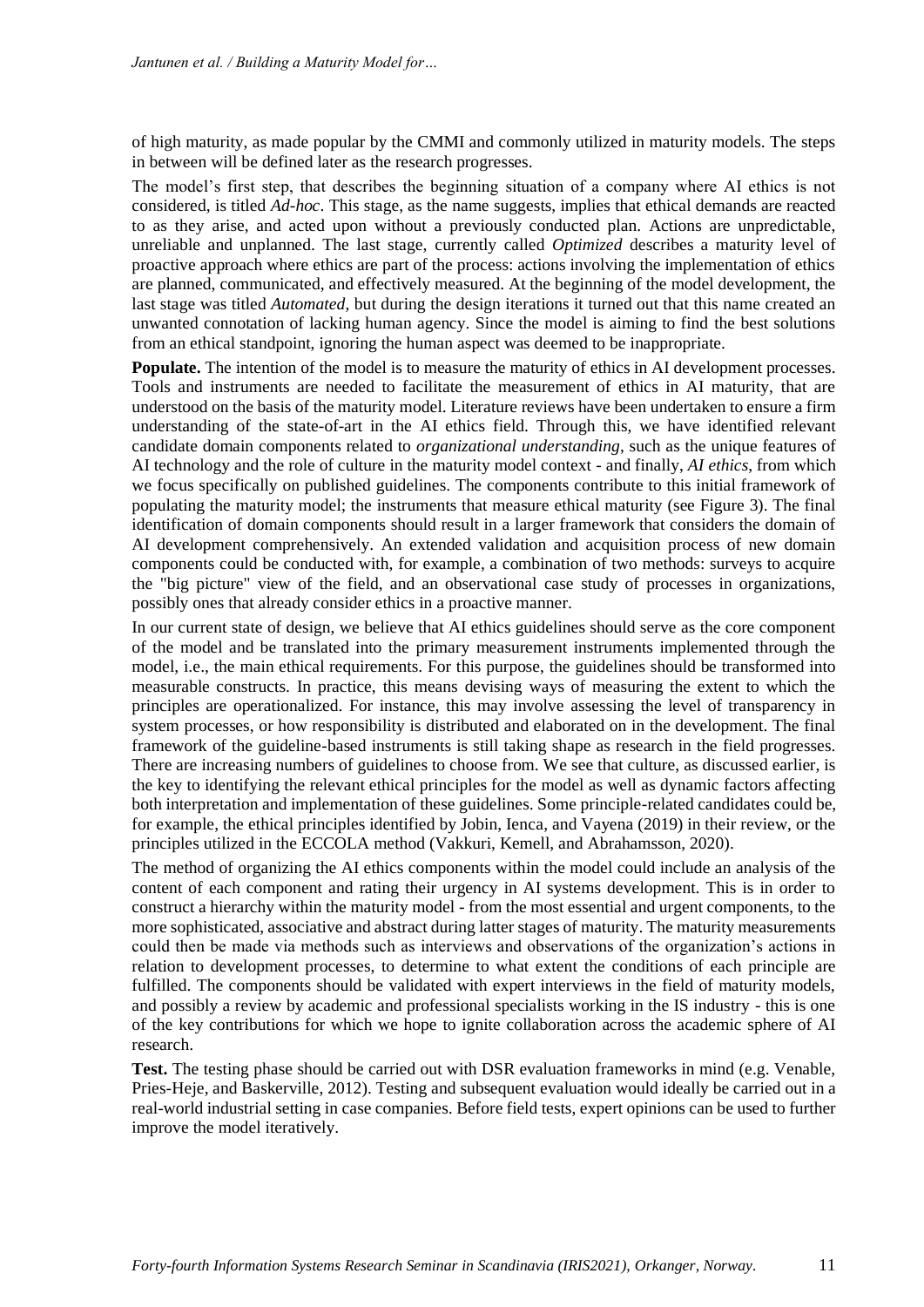In the testing phase, when measuring the validity and reliability of our model instruments and constructs, we have to determine which tools or whose expertise will be used to measure the model's success. The model development is at a stage in which planning for testing is not yet possible, as we still have to determine many essential steps that effect it along the way. The tools for testing the validity and reliability of the model instruments and constructs will need decisions on precisely which elements of the development are we measuring. For example, it should be decided if the developed end product should be considered in the maturity measurement, or should the measurements focus strictly on processes during development. We also hope, as presented earlier, that we will receive input from other interested parties before finalizing the model, as we intend for this contribution to eventually lead to a well-rounded AI Ethics Maturity Model that can be applied in a number of domains. Despite the uncertainty around the testing tools, we have a testing environment available in the context of autonomous maritime research, through associated projects.

**Deploy.** In addition to initial tests that are undertaken in artificial settings or that employ evaluation methods such as a Delphi study, data based on real-world evaluations (e.g., case studies) will also be collected. After the initial tests, however, the model would ideally see utilization outside the research setting. This could provide data for validating the model further and improving it based on user experiences from companies.

**Maintain.** At this stage, the model continues to be improved based on real-world data. The model should not be left afloat without guidance or maintenance but should be continuously improved. There should always be someone or something (e.g, a team, an organization) maintaining the model, that is contactable and responsible for the model's utilization and continuous development.

# **5 Discussion and Conclusion**

In this paper, we laid the foundation for an AI Ethics Maturity Model design based on the development framework by De Bruin et al. (2005), its adaptation by Mettler (2011), and DSRM as the overarching methodology for the endeavor (Peffers, Tuunanen, et al., 2007). We started out with the research question: how should an AI Ethics Maturity Model be developed? We examined the issues present in the field of AI systems development. In particular, we would like to discuss a vagueness and shortage of enforcement of ethical practices in AI systems development. To remedy that, we introduced our proposition of an AI Ethics Maturity Model. This is a model for improving the maturity and subsequent readiness of ethical practices in AI systems development. We argue that the ethical considerations of AI are no trivial issues, as the impacts of AI systems are significant. Yet, as researchers have discovered, they are not consistently considered in the practice of AI development. Moreover, due to the contextual and cultural relativity of ethical understandings, the lack of consensus on the conceptual level poses great challenges on practical levels, from coding tasks to organizational culture. Consequently, devising a concrete AI ethics maturity level requires a deep systemic overview of the factors enabling and hindering ethical AI practice. This firm connection between cultural levels, AI ethics and indeed maturity model development appears to be somewhat overlooked in the field of design science research. The design of the model's maturity stages at this point is adapted from the CMMI model, due to its success as a process improvement tool for software companies. The model's components that measure AI ethics maturity are built upon a foundation of our framework of elements drawn from a literature review. The core components have been formed by a set of ethical principles extracted from AI ethics guidelines. While technical models such as the CMMI model are useful from the maturity model development process perspective, we feel that more work needs to be done in terms of systematically

incorporating culture and its dimensions as enablers or disablers within the AI Ethics Maturity Model development. To start with, organizational culture is already integral to maturity model development which renders close cooperation with organizations necessary. Yet, given the high level of cultural dependency within issues surrounding ethics, strong structural connections need to be made between cultural interpretations and practice in organizations and development teams, and how these are tangibly applied to code.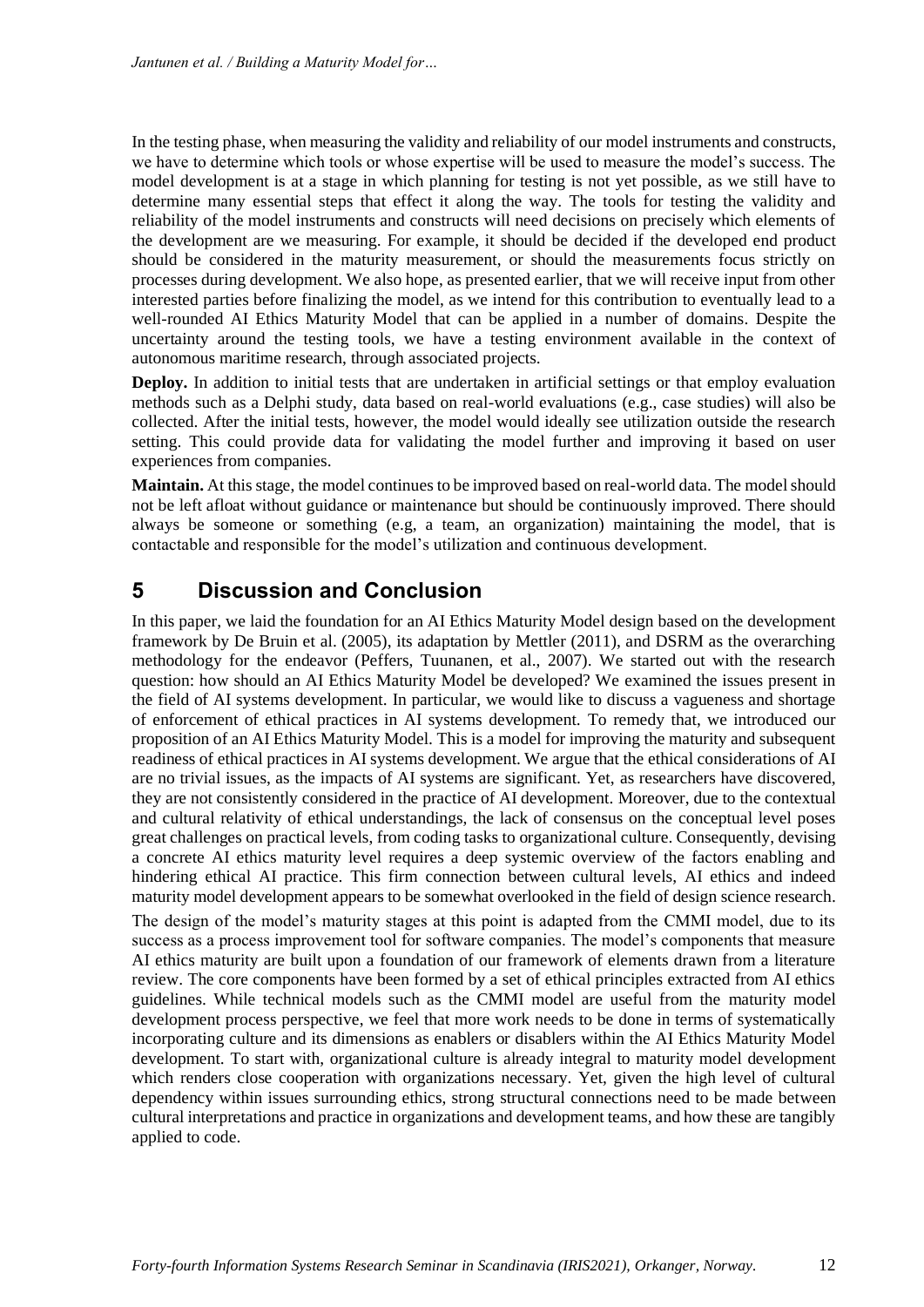We believe that the maturity model development requires a larger effort than one research group alone can commit to. Subsequently, we intend to collaborate with other interested parties in developing an academically sound, industry-validated model for ethical AI maturity with a comprehensive set of technical, cultural and organizational considerations.

As for the implications of the model, we argue that our proposed scientifically multidisciplinary-based maturity model will lead to a positive contribution in the IS field. The model offers tools to improve processes in different layers of development through ethical principles and their multidimensional connections. For example, the operation of a maturity model in itself creates transparency for the organization as all processes, with actions, are described, executed and verified. We believe that applying the model will contribute to development practices that will improve the quality of AI systems as a result. This in turn, will contribute to the development of more sustainable AI systems based on positive social and ethical impact.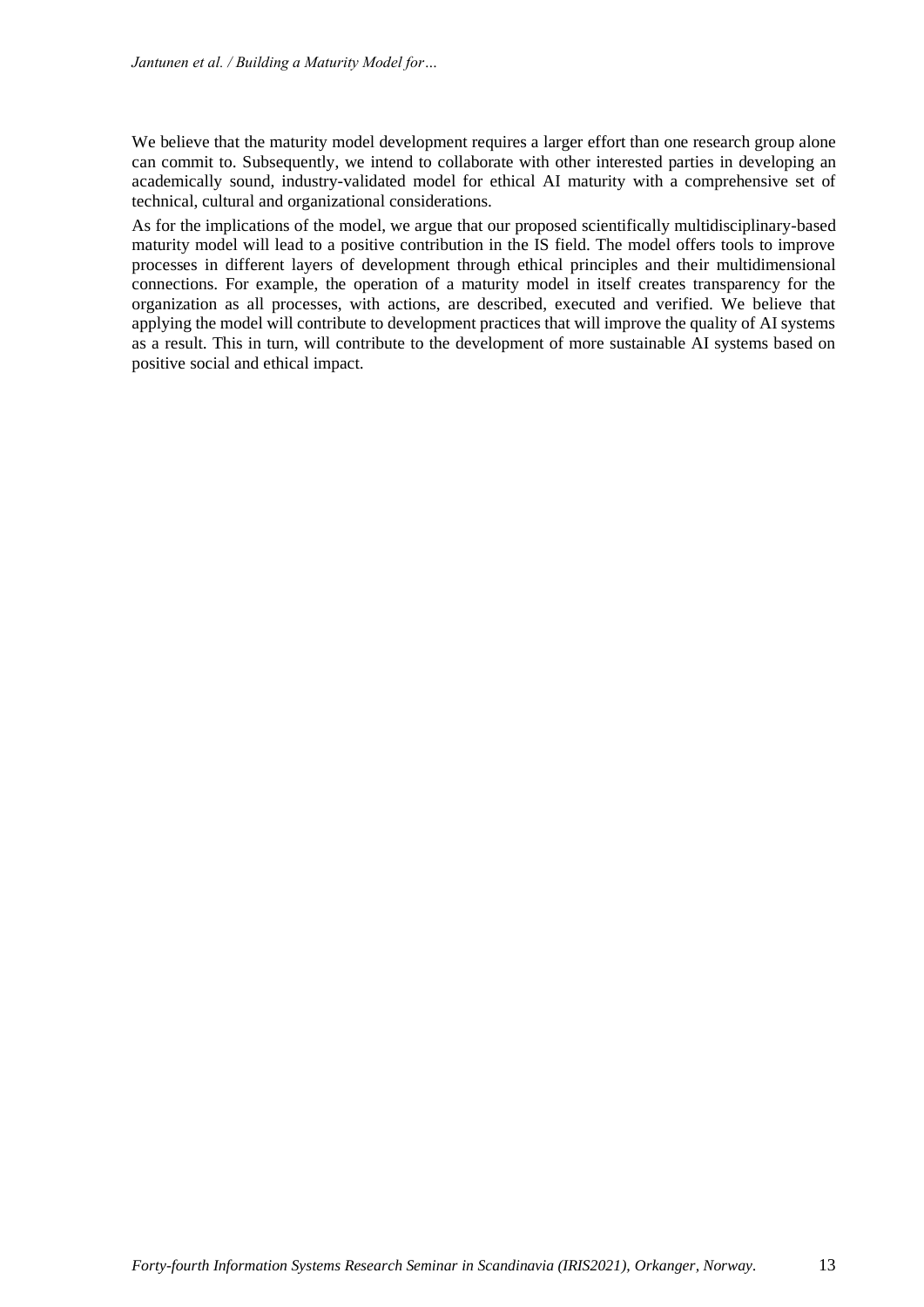### **References**

- Akkiraju, R., V. Sinha, A. Xu, J. Mahmud, P. Gundecha, Z. Liu, X. Liu, and J. Schumacher (2020). "Characterizing Machine Learning Processes: A Maturity Framework." In: International Conference on Business Process Management. Springer, pp. 17–31.
- Amershi, S., A. Begel, C. Bird, R. DeLine, H. Gall, E. Kamar, N. Nagappan, B. Nushi, and T. Zimmermann (2019). "Software engineering for machine learning: A case study." In: 2019 IEEE/ACM 41st International Conference on Software Engineering: Software Engineering in Practice (ICSE-SEIP). IEEE, pp. 291–300.
- Amershi, S., D. Weld, M. Vorvoreanu, A. Fourney, B. Nushi, P. Collisson, J. Suh, S. Iqbal, P. N. Bennett, K. Inkpen, J. Teevan, R. Kikin-Gil, and E. Horvitz (2019). "Guidelines for Human-AI Interaction." In: Proceedings of the 2019 CHI Conference on Human Factors in Computing Systems. CHI '19. Glasgow, Scotland Uk: Association for Computing Machinery, pp. 1–13. ISBN: 9781450359702. DOI: 10.1145/3290605.3300233. URL: https://doi.org/10.1145/3290605.3300233.
- Asaro, P. M. (2019). "AI ethics in predictive policing: From models of threat to an ethics of care." IEEE Technology and Society Magazine 38 (2), 40–53.
- Awad, E., S. Dsouza, R. Kim, J. Schulz, J. Henrich, A. Shariff, J.-F. Bonnefon, and I. Rahwan (2018). "The moral machine experiment." Nature 563 (7729), 59–64.
- Bailey, D. E. and S. R. Barley (2020). "Beyond design and use: How scholars should study intelligent technologies." Information and Organization 30 (2), 100286.
- Bogner, J., R. Verdecchia, and I. Gerostathopoulos (2021). "Characterizing Technical Debt and Antipatterns in AI-Based Systems: A Systematic Mapping Study." arXiv preprint arXiv:2103.09783.
- Bolle, M. (2020). Code of ethics for AI. Tech. rep. Robert Bosch GmbH. URL: https://www.bosch. com/stories/ethical-guidelines-for-artificial-intelligence/.
- Bort, J. (2016). Programmers confess unethical, illegal tasks asked of them to do. URL: https://www.businessinsider.com/programmers-confess-unethical-illegal-tasks-asked-ofthem-2016- 11?r=US&IR=T.
- Chow, T. and D.-B. Cao (2008). "A survey study of critical success factors in agile software projects." Journal of systems and software 81 (6), 961–971.
- Clegg, S., M. Kornberger, and C. Rhodes (2007). "Business ethics as practice." British Journal of Management 18 (2), 107–122.
- Das, M., D. S. Dhami, G. Kunapuli, K. Kersting, and S. Natarajan (2019). "Fast relational probabilistic inference and learning: Approximate counting via hypergraphs." In: Proceedings of the AAAI Conference on Artificial Intelligence. Vol. 33. 01, pp. 7816–7824.
- De Bruin, T., M. Rosemann, R. Freeze, and U. Kaulkarni (2005). "Understanding the main phases of developing a maturity assessment model." In: Australasian Conference on Information Systems (ACIS): Australasian Chapter of the Association for Information Systems, pp. 8–19.
- Ebert, C. and M. Paasivaara (2017). "Scaling agile." Ieee Software 34 (6), 98–103.
- Ethically Aligned Design: A Vision for Prioritizing Human Well-being with Autonomous and Intelligent Systems, First Edition (2019). URL: https://standards.ieee.org/content/ieee-standards/ en/industry-connections/ec/autonomous-systems.html.<br>hics Guidelines for Trustworthy AI (2019).
- Ethics Guidelines for Trustworthy AI (2019). URL: https://ec.europa.eu/digital-singlemarket/en/news/ethics-guidelines-trustworthy-ai.
- Filabi, A. and C. Bulgarella (2018). "Organizational culture drives ethical behaviour: Evidence from pilot studies." In: Anti-Corruption & Integrity Forum.
- Fjeld, J., N. Achten, H. Hilligoss, A. Nagy, and M. Srikumar (2020). "Principled artificial intelligence: Mapping consensus in ethical and rights-based approaches to principles for AI." Berkman Klein Center Research Publication 2020-1.
- Garcez, A. d. and L. C. Lamb (2020). "Neurosymbolic AI: The 3rd Wave." arXiv preprint arXiv:2012.05876.
- Greene, D., A. L. Hoffmann, and L. Stark (2019). "Better, nicer, clearer, fairer: A critical assessment of the movement for ethical artificial intelligence and machine learning." In: Proceedings of the 52nd Hawaii International Conference on System Sciences.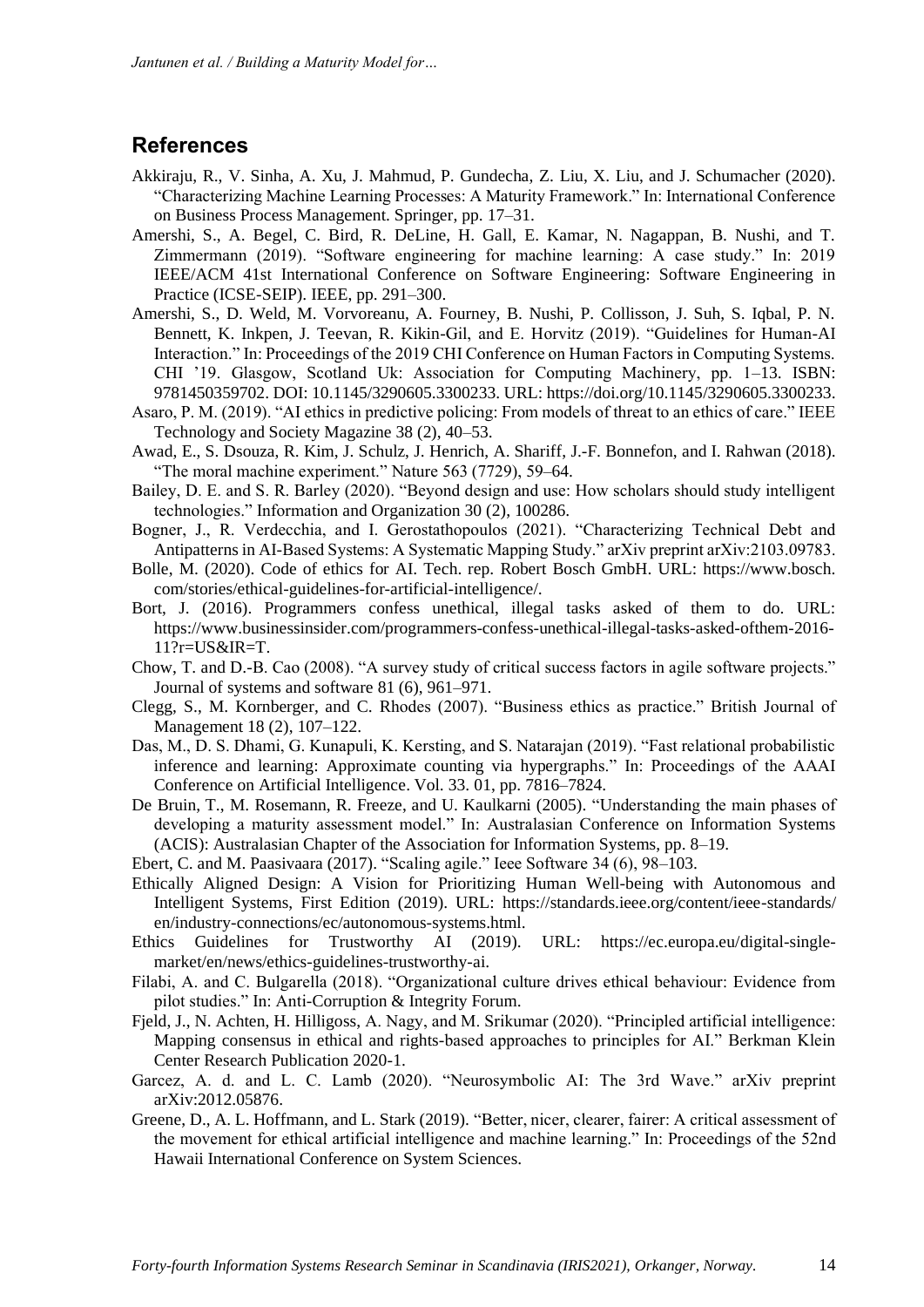Hagendorff, T. (2020). "The ethics of AI ethics: An evaluation of guidelines." Minds and Machines, 1– 22.

- Hald, E. J., A. Gillespie, and T. W. Reader (2020). "Causal and corrective organisational culture: a systematic review of case studies of institutional failure." Journal of Business Ethics, 1–27.
- Heldal, R., P. Pelliccione, U. Eliasson, J. Lantz, J. Derehag, and J. Whittle (2016). "Descriptive vs prescriptive models in industry." In: Proceedings of the acm/ieee 19th international conference on model driven engineering languages and systems, pp. 216–226.
- Herbsleb, J., D. Zubrow, D. Goldenson, W. Hayes, and M. Paulk (1997). "Software quality and the capability maturity model." Communications of the ACM 40 (6), 30–40.
- Holzinger, A., A. Carrington, and H. Müller (2020). "Measuring the quality of explanations: the system causability scale (SCS)." KI-Künstliche Intelligenz, 1–6.
- Howard, R. A., C. D. Korver, and B. Birchard (2008). Ethics for the real world: Creating a personal code to guide decisions in work and life. Harvard Business Press.
- Huhtala, M., T. Feldt, K. Hyvönen, and S. Mauno (2013). "Ethical organisational culture as a context for managers' personal work goals." Journal of Business Ethics 114 (2), 265–282.
- Jobin, A., M. Ienca, and E. Vayena (2019). "The global landscape of AI ethics guidelines." Nature Machine Intelligence 1 (9), 389–399.
- Joyner, B. E. and D. Payne (2002). "Evolution and implementation: A study of values, business ethics and corporate social responsibility." journal of Business Ethics 41 (4), 297–311.
- Lwakatare, L. E., A. Raj, J. Bosch, H. H. Olsson, and I. Crnkovic (2019). "A Taxonomy of Software Engineering Challenges for Machine Learning Systems: An Empirical Investigation." In: Agile Processes in Software Engineering and Extreme Programming. Ed. by P. Kruchten, S. Fraser, and F. Coallier. Cham: Springer International Publishing, pp. 227–243.
- Lyytinen, K., J. V. Nickerson, and J. L. King (2020). "Metahuman systems= humans+ machines that learn." Journal of Information Technology, 0268396220915917.
- McNamara, A., J. Smith, and E. Murphy-Hill (2018). "Does ACM's Code of Ethics Change Ethical Decision Making in Software Development?" In: Proceedings of the 2018 26th ACM ESEC/FSE. ESEC/FSE 2018. Lake Buena Vista, FL, USA: ACM, pp. 729–733. ISBN: 978-1-4503-5573-5. DOI: 10.1145/3236024.3264833.
- Mettler, T. (2011). "Maturity assessment models: a design science research approach." International Journal of Society Systems Science 3 (1-2), 81–98.
- Mettler, T., P. Rohner, and R. Winter (2010). "Towards a classification of maturity models in information systems." In: Management of the interconnected world. Springer, pp. 333–340.
- Mey, M. R. and H. R. Lloyd (2016). "Ethics and Organizational Culture." In: Global Encyclopedia of Public Administration, Public Policy, and Governance. Ed. by A. Farazmand. Cham: Springer International Publishing, pp. 1–8. ISBN: 978-3-319-31816-5. DOI: 10.1007/978-3-319-31816- 5\_2459-1. URL: https://doi.org/10.1007/978-3-319-31816-5\_2459-1
- Meyer, B. (2013). What is wrong with CMMI. URL: https://bertrandmeyer.com/2013/05/12/whatiswrong-with-cmmi/.
- Mittelstadt, B. (2019). "Principles alone cannot guarantee ethical AI." Nature Machine Intelligence, 1– 7.
- Morley, J., L. Floridi, L. Kinsey, and A. Elhalal (2020). "From what to how: an initial review of publicly available AI ethics tools, methods and research to translate principles into practices." Science and engineering ethics 26 (4), 2141–2168.
- Nelson, W. A., E. Taylor, and T. Walsh (2014). "Building an ethical organizational culture." The health care manager 33 (2), 158–164.
- Nguyen-Duc, A., I. Sundbø, E. Nascimento, T. Conte, I. Ahmed, and P. Abrahamsson (2020). "A Multiple Case Study of Artificial Intelligent System Development in Industry." In: Proceedings of the Evaluation and Assessment in Software Engineering. EASE '20. Trondheim, Norway: Association for Computing Machinery, pp. 1–10. DOI: 10.1145/3383219.3383220. (Visited on 04/27/2020).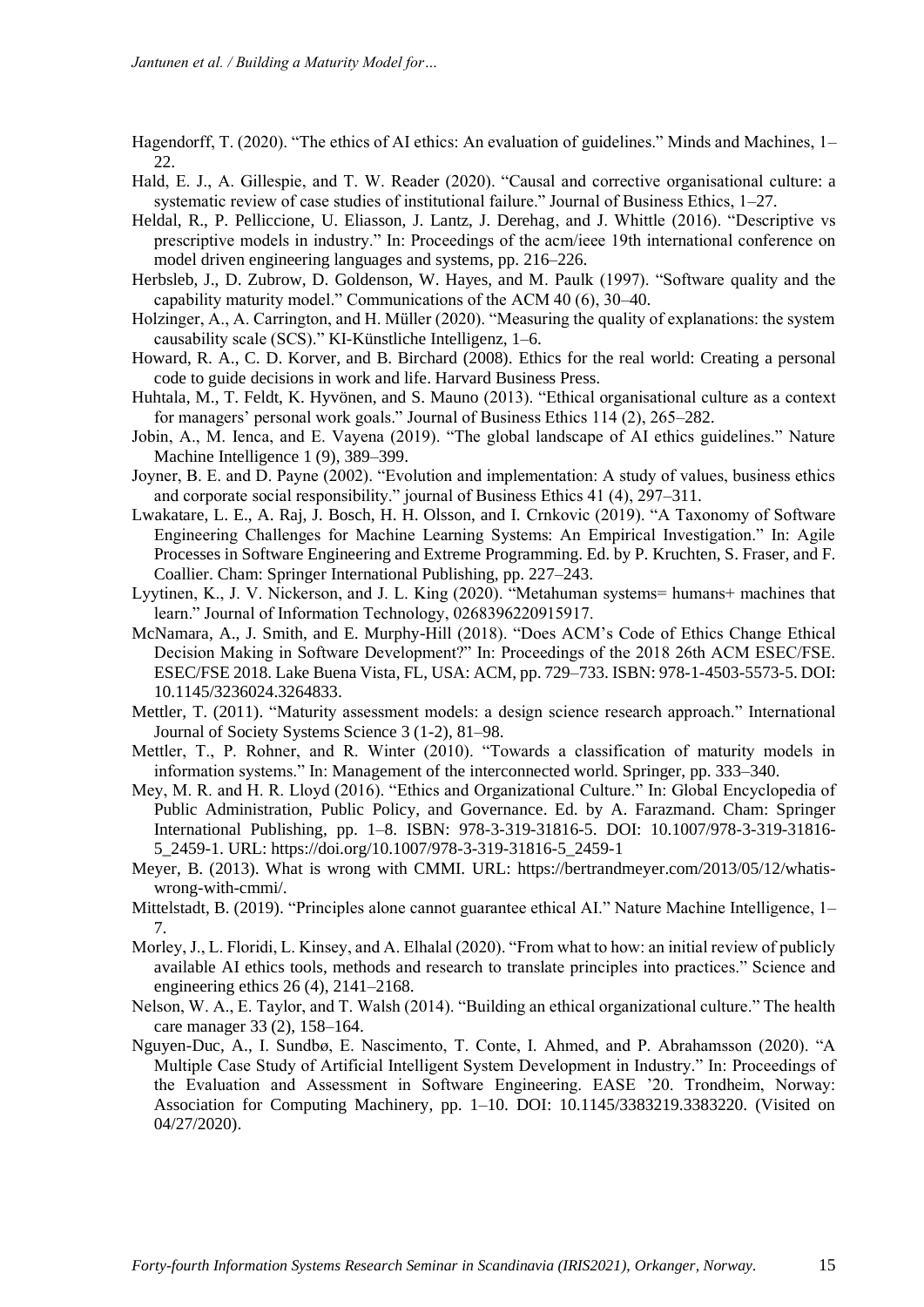- Nowak, A., P. Lukowicz, and P. Horodecki (2018). "Assessing Artificial Intelligence for Humanity: Will AI be the Our Biggest Ever Advance? or the Biggest Threat [Opinion]." IEEE Technology and Society Magazine 37 (4), 26–34.
- O'Connor, R. and G. Coleman (Nov. 2009). "Ignoring "best practice": Why Irish software SMES are rejecting CMMI and ISO 9000." Australasian J. of Inf. Systems 16. DOI: 10.3127/ajis.v16i1.557.
- Panesar, A. (2019). Machine Learning and AI for Healthcare. Springer.
- Paulk, M., W. Curtis, M. B. Chrissis, and C. Weber (1993). Capability Maturity Model for Software (Version 1.1). Tech. rep. CMU/SEI-93-TR-024. Pittsburgh, PA: Software Engineering Institute, Carnegie Mellon University. URL: http://resources.sei.cmu.edu/library/assetview.cfm?AssetID=11955.
- Peffers, K., M. Rothenberger, T. Tuunanen, and R. Vaezi (2012). "Design science research evaluation." In: International Conference on Design Science Research in Information Systems. Springer, pp. 398– 410.
- Peffers, K., T. Tuunanen, M. A. Rothenberger, and S. Chatterjee (2007). "A design science research methodology for information systems research." Journal of management information systems 24 (3), 45–77.
- Pernstål, J., R. Feldt, T. Gorschek, and D. Florén (Mar. 2019). "FLEX-RCA: a lean-based method for root cause analysis in software process improvement." Software Quality Journal 27 (1), 389–428.
- Poeppelbuss, J., B. Niehaves, A. Simons, and J. Becker (2011). "Maturity models in information systems research: literature search and analysis." Communications of the Association for Information Systems 29 (1), 27.
- Ramakrishnan, K., C. Salveson, G. Abuhamad, C. Chantry, S.-P. Diamond, P. Donelson, L. Ebert, W. Koleilat, A. Marble, F. Ok, M. Ryan, C. Sobolewski, P. Suen, S. Truong, and R. Zurof (2020). The AI Maturity Framework. Tech. rep. Element AI.
- Rehg, W. (1994). Insight and solidarity: The discourse ethics of Jürgen Habermas. Univ of California Press.
- Ricoeur, P. (1973). "Ethics and culture." Philosophy today 17 (2), 153–165.
- Ryan, M. and B. C. Stahl (2020). "Artificial intelligence ethics guidelines for developers and users: clarifying their content and normative implications." Journal of Information, Communication and Ethics in Society.
- Sadek, A. W. (2007). "Artificial intelligence applications in transportation." Transportation Research Circular, 1–7.
- Sambasivan, N., S. Kapania, H. Highfill, D. Akrong, P. K. Paritosh, and L. M. Aroyo (2021). "" Everyone wants to do the model work, not the data work": Data Cascades in High-Stakes AI."
- Scaled Agile, Inc. (2021, February 10). Welcome to Scaled Agile Framework 5!. URL: https://www.scaledagileframework.com/about/
- Scandinavian Journal of Information Systems. (April 2021). Responsible AI Critical Perspectives on AI-infused Digitalization. http://iris.cs.aau.dk/index.php/special-issue-call-for-papers.html
- Sony, M. (2019). "Implementing sustainable operational excellence in organizations: an integrative viewpoint." Production & Manufacturing Research 7 (1), 67–87.
- Stotler, L. (2020). The Vatican Teams with Microsoft and IBM to Call for AI Ethics. URL: https: //www.futureofworknews.com/topics/futureofwork/articles/444670-vatican-teamswith-microsoftibm-call-ai-ethics.htm (visited on 03/04/2020)
- The Institute for Ethical AI and Machine Learning (2020). AI-RFX Procurement Framework v1.0. URL: https://ethical.institute/mlmm.html.
- Vakkuri, V., K. Kemell, J. Kultanen, and P. Abrahamsson (2020). "The Current State of Industrial Practice in Artificial Intelligence Ethics." IEEE Software 37 (4), 50–57.
- Vakkuri, V., M. Jantunen, E. Halme, K.-K. Kemell, A. Nguyen-Duc, T. Mikkonen, and P. Abrahamsson (2021a). "Time for AI (Ethics) Maturity Model Is Now." arXiv preprint arXiv:2101.12701. — (2021b). "Time for AI (Ethics) Maturity Model Is Now." arXiv preprint arXiv:2101.12701.
- Vakkuri, V., K.-K. Kemell, and P. Abrahamsson (2020). "ECCOLA : a Method for Implementing Ethically Aligned AI Systems." In: Proceedings of the 46th Euromicro Conference on Software